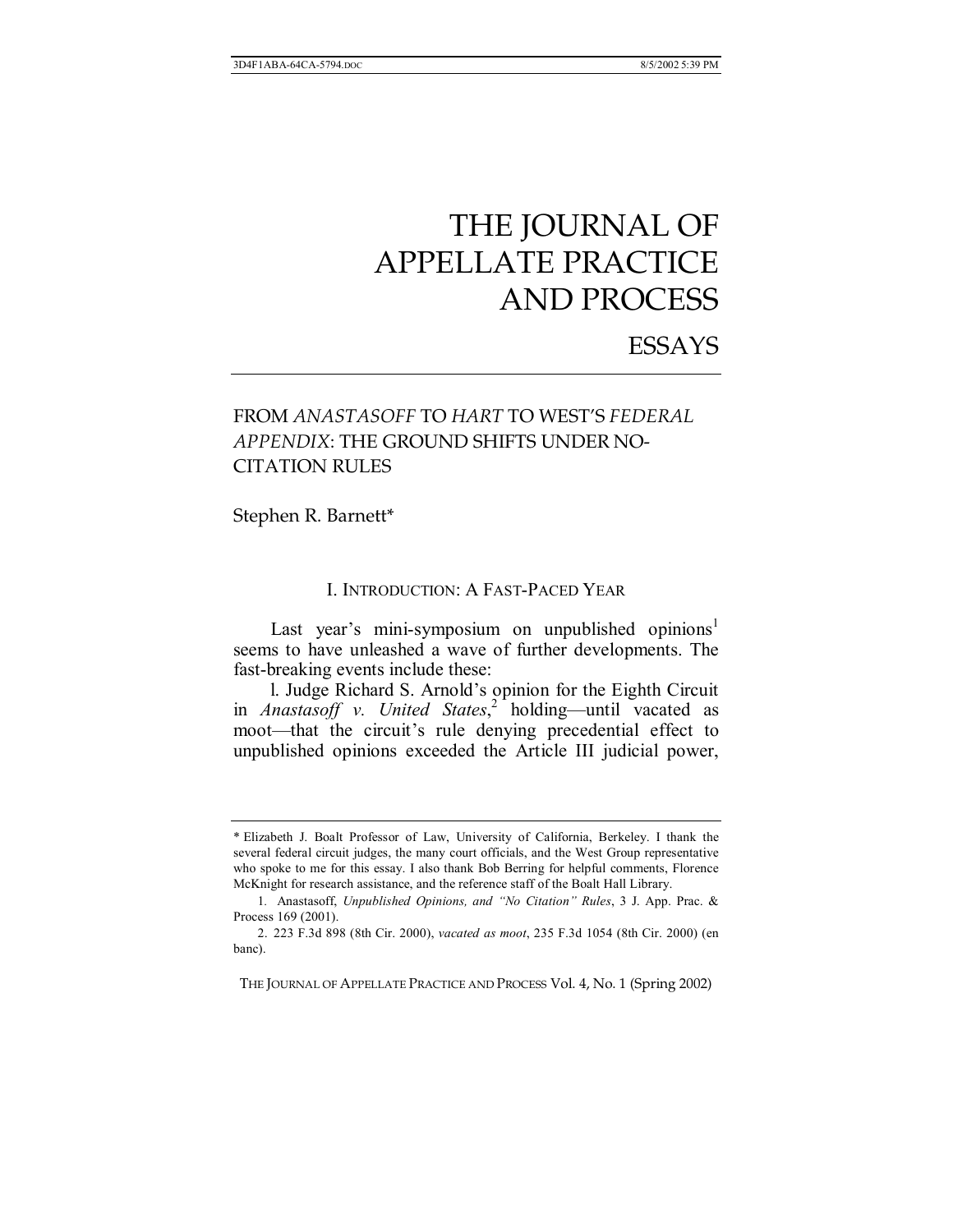has been ringingly answered by Judge Alex Kozinski's opinion for the Ninth Circuit in *Hart v. Massanari*. 3

2. The American Bar Association's House of Delegates has declared that the practice of some federal circuits in "prohibiting" citation to or reliance upon their unpublished opinions" is ìcontrary to the best interests of the public and the legal profession."<sup>4</sup> The ABA urges the federal appellate courts to "make their unpublished opinions available through print or electronic publications [and] publicly accessible media sites," as well as to "permit citation to relevant unpublished opinions."<sup>5</sup>

3. In a startling action that drains the meaning from the term "unpublished" opinion, the West Group in September 2001 launched its *Federal Appendix*.<sup>6</sup> This is a new case-reporter series in West's National Reporter System that consists entirely of "unpublished" opinions from the federal circuit courts of appeals (except, currently, the Fifth and Eleventh Circuits).<sup>7</sup> By late April 2002, West had published twenty-seven volumes of the *Federal Appendix*, averaging some 400 cases per volume,

 <sup>3. 266</sup> F.3d 1155 (9th Cir. 2001). Meanwhile, two federal appeals cases in which panels refused to follow unpublished opinions have drawn pro-*Anastasoff* dissents. *Williams v. Dallas Area Rapid Transit*, 242 F.3d 315 (5th Cir. 2001), *petition for reh. en banc denied,* 256 F.3d 260 (5th Cir. 2001) (Smith, Jones & DeMoss, JJ., dissenting); *Symbol Techs., Inc. v. Lemelson Med.., Educ. & Research Found.*, 277 F.3d 1361, 1368 (Fed. Cir. 2002) (Newman, J., dissenting). *See infra* n. 72.

 <sup>4.</sup> American Bar Association, Sections of Litigation, Criminal Justice, Tort and Insurance Practice and Senior Lawyers Division, *Report to the House of Delegates*, Resolution No. 01A115 (Aug. 1, 2001).

<sup>5</sup>*. Id*.

<sup>6</sup>*. See* West Group Press Release, *West Group Launches New National Reporter System Publication for Unpublished Decisions* (Sept. 5, 2001) (copy on file with author). The press release explained that "many legal researchers want access to unpublished opinions because they often include relevant fact situations and particular applications of settled law." *Id*. It stated that "all U.S. Court of Appeals unpublished decisions" issued from January 1, 2001, would be included, and that each case would "receive full West Group editorial enhancements, be given a new citation and be made available in print in the *West's Federal Appendix* volumes, on CD-ROM and on Westlaw." *Id.* 

 <sup>7.</sup> In line with their policy of denying online access to their unpublished opinions (while allowing citation of them), *see infra* nn. 12, 27-28 and accompanying text, the Fifth and Eleventh Circuits make available to West only the information needed for the Decisions Without Published Opinions tables in the Federal Reporter*.* Telephone Interviews with West Group representative (Jan. 10, 2002, Mar. 4, 2002, May 3, 2002). (All interviews for this essay with judges, court personnel, and West Group representatives were conducted on the understanding that the sources' identities would not be disclosed. Redacted notes of each interview are on file with the author.)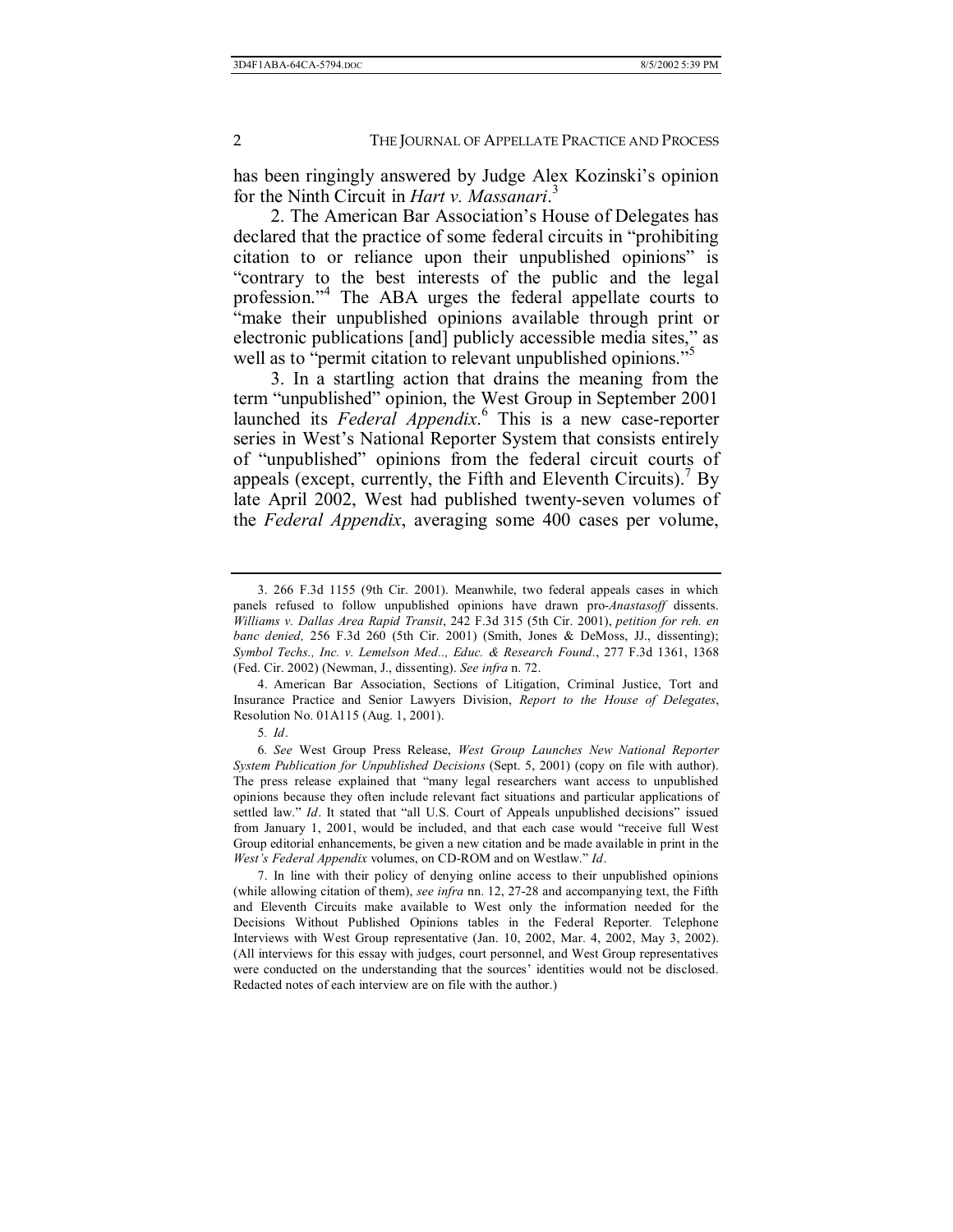and was expecting to report some  $12,000$  cases per year.<sup>8</sup> The cases in the *Federal Appendix* are supplied with headnotes, indexed to West's Key Number system, garnished with the other "editorial enhancements" of West's reporting system, and christened with their own citation form: " Fed. Appx. Except for its citation restrictions,<sup>9</sup> the Federal Appendix looks, reads, and quacks like a book of "published" case reports. If nothing else, West's action is requiring that definitions of "unpublished" be radically revised. $10$ "

4. The most significant move by the federal courts has come from the District of Columbia Circuit. Effective January 1, 2002, that court abandoned its no-citation rule and declared that all unpublished opinions issued on or after that date "may be cited as precedent. $i<sup>11</sup>$  Meanwhile, the Third Circuit has become

 10. The First Circuit reacted with instant alarm, hurriedly amending its rules to redefine a "published opinion" as "one that appears in the ordinary *West Federal Reporter* series (not including West's Federal Appendix)." lst Cir. Interim Loc. R. 36 (b)(2)(F) (Sept. 24, 2001) (emphasis in original). *See also* 8th Cir. R. 28A(i) (amended Jan. 16, 2002) ("Unpublished decisions are decisions which a court designates for unpublished status"). The need for other rule-makers to take similar steps is suggested in Michael Hannon, *A Closer Look at Unpublished Opinions in the United States Courts of Appeals*, 3 J. App. Prac. & Process 199, 205-206 (2001) ('In regard to federal circuit court opinions, 'unpublished' appears to mean that the opinion is not available in print.").

11. D.C. Cir. R.  $28(c)(12)(B)$ . A companion rule advises counsel, however, that "a panel's decision to issue an unpublished disposition means that the panel sees no precedential value in that disposition." D.C. Cir. R.  $36(c)(2)$ . The D.C. Circuit simultaneously amended its *Handbook of Practice and Internal Procedures* to caution that while the new rule "makes a major change in the Court's practice," and while counsel "will now be permitted to argue that an unpublished disposition is binding precedent on a particular issue," the court's decision to issue an unpublished disposition "means that the Court sees no precedential value in that disposition, . . . i.e., the order or judgment does not add anything to the body of law already established and explained in the Court's published precedents.î D.C. Cir., *Handbook of Practice and Internal Procedures* 42, 52 (as amended through Jan.  $1, 2002$ ). Further, "counsel should recognize that the Court believes that its published precedents already establish and adequately explain the legal principles applied

 <sup>8.</sup> Telephone Interview with West Group representative (Mar. 4, 2002); *see also e.g.*  West's Federal Appendix, vol. 27 (West Group 2002).

<sup>9.</sup> West runs a disclaimer on each volume's title page and on the report of each case, stating that the cases "have not been selected for publication in the Federal Reporter." This implies, misleadingly, that West has made some sort of case-by-case selection, and it fails to state the central point that the cases are all "unpublished." However, the title-page notice does advise readers to "consult local court rules to determine when and under what circumstances these cases may be cited," and each case bears a notice reciting whatever formula the issuing circuit employs to designate its unpublished opinions and restrict their usage. See e.g. U.S. v. Martini, 27 Fed. Appx. 1 (1st Cir. 2001) ("[NOT FOR PUBLICATION—NOT TO BE CITED AS PRECEDENT]").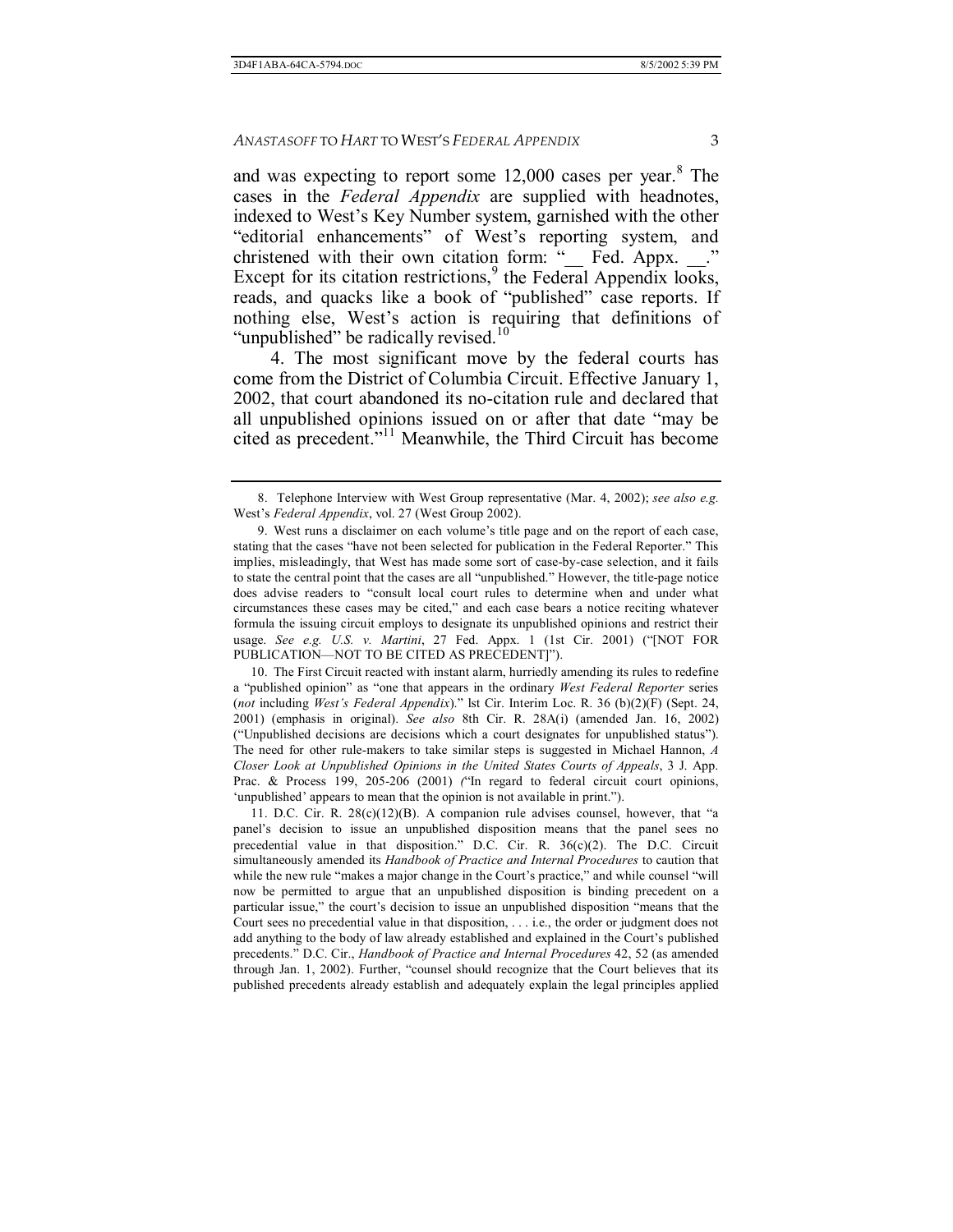the eleventh of the thirteen federal circuits to post its unpublished opinions online and make them available to legal publishers.<sup>12</sup>

5. The action by the D.C. Circuit tips the balance in the federal courts against no-citation rules. Of the thirteen circuits, there remain only five—the First,<sup>13</sup> Second,<sup>14</sup> Seventh,<sup>15</sup> Ninth,<sup>16</sup> and Federal<sup>17</sup>—that ban citation of unpublished

 12. *See* 3d Cir. Press Release (Dec. 5, 2001) (announcing that as of January 2, 2002, all court opinions in counseled cases "will be posted on the court's web site . . . and available for dissemination by legal publishers"; the court, however, will continue to observe Internal Operating Procedure (I.O.P.) 5.8, "which provides that the *court* will not cite to non-precedential opinions as authority") (emphasis in original) (available at <http://www.ca3.uscourts.gov/> (accessed Apr. 4, 2002; copy on file with *Journal of Appellate Practice and Process*)). This surrender to the online world was an about-face for the Third Circuit. Until this year it had been "generally considered that the Third, Fifth and Eleventh circuits have banned electronic dissemination of unpublished opinions, and these cases are neither added to Westlaw or LEXIS nor available from the courts' websites." Hannon, *supra* n. 10, at 211. The Third Circuit clarified its new procedures in late February, announcing that opinions in counseled cases will now be labeled either "precedential" or "not precedential," and that "the court will continue to observe its practice of not citing not precedential opinions as authority." 3d Cir. Press Release (Feb. 21, 2002) (available at  $\langle \text{http://www.ca3.uscourts.gov>})$  (accessed Apr. 14, 2002; copy on file with *Journal of Appellate Practice and Process*)).

 The Fifth Circuit, on the other hand, lost heart. After announcing that it would put its unpublished opinions online, in late January 2002 it reconsidered and decided to maintain the status quo. Telephone interview with Fifth Cir. official (Feb. 1, 2002). *See*  also 5th Cir. Website FAQ ("Only opinions designated for publication (published *opinions) are put on our website*.") (emphasis in original) (available at  $\text{~http://www.ca5}.$ uscourts.gov> (accessed Mar. 25, 2002; copy on file with *Journal of Appellate Practice and Process*)).

13*. See* lst Cir. R. 36(b)(2)(F) (unpublished opinions may be cited "only in related cases").

14*. See* 2d Cir. R. 0.23 (citation of written statements attached to summary orders prohibited, since they "do not constitute formal opinions of the court and are unreported or not uniformly available to all parties").

15*. See* 7th Cir. R.  $53(b)(2)(iv)$  (unpublished orders "shall not be cited or used as precedent").

16*. See* 9th Cir. R. 36-3 (unpublished dispositions "not binding precedent" and "may not be citedî) A provisional rule in effect for the thirty-month period ending December 31, 2002, allows citation of unpublished dispositions in petitions for rehearing or rehearing en

in the unpublished disposition, and that there is accordingly no need for counsel to base their arguments on unpublished dispositions." *Id.* at 41.

Asked why they made the rule change, two D.C. Circuit judges called the move ìlong overdueî and mentioned variously the *Federal Appendix*, the *Anastasoff* opinion, the broad availability of unpublished opinions through online sources and elsewhere, and that ìwe donít like secret law.î Telephone Interviews with D.C. Cir. judges (Jan. 11, 2002, Feb. 28, 2002).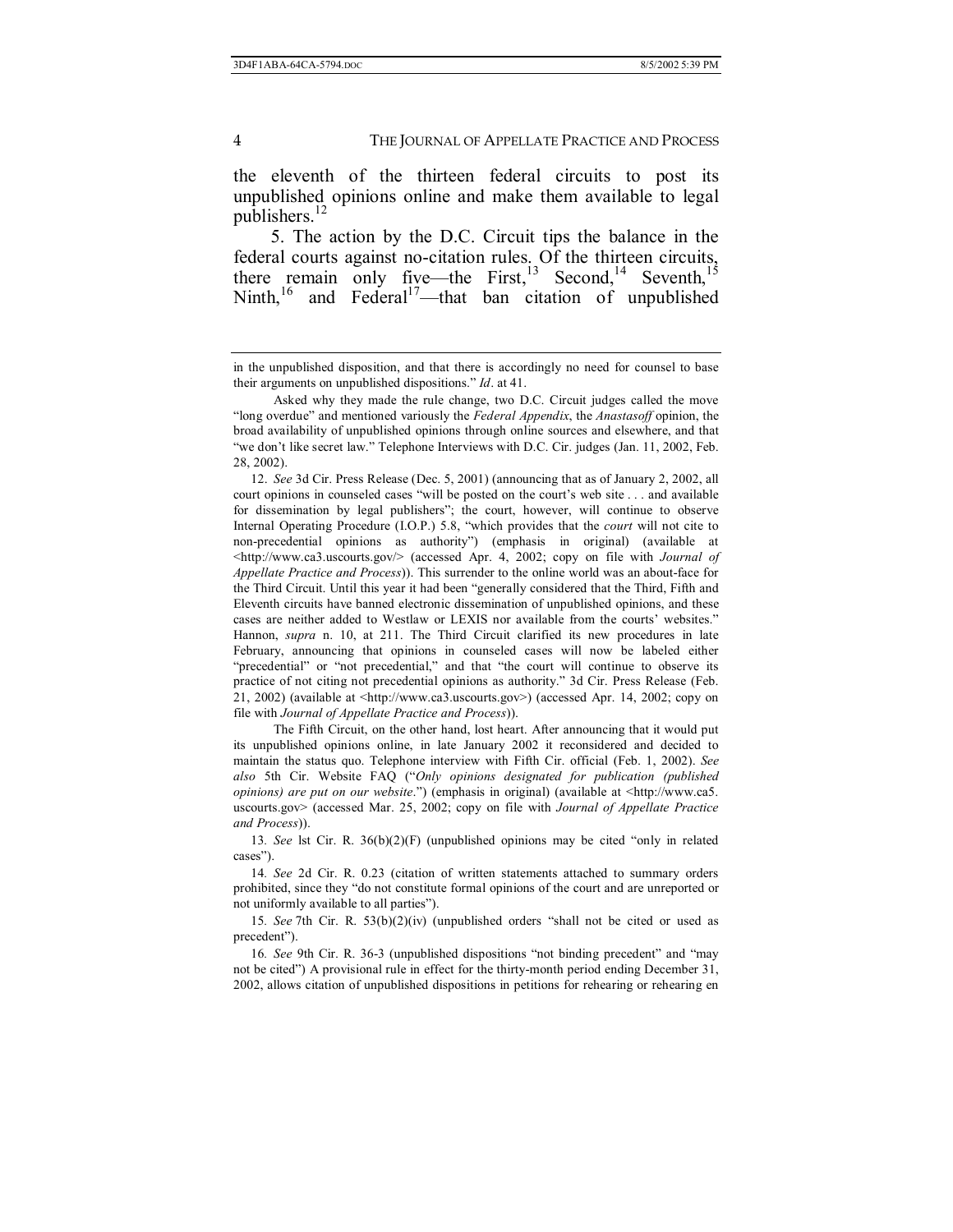opinions (except, of course, for related-case uses such as *res judicata*). The other eight circuits discourage citation of unpublished opinions, typically calling it "disfavored," but grudgingly allow it. They do this generally under one of two formulas— $(1)$  that the opinions may be cited as "precedent" or for "precedential value" (the Fourth,<sup>18</sup> Sixth,<sup>19</sup> and D.C.<sup>20</sup> Circuits), or (2) that they are "not precedent" but may be cited for their "persuasive" value ( the Fifth,<sup>21</sup> Eighth,<sup>22</sup> Tenth,<sup>23</sup> and Eleventh<sup>24</sup> Circuits). The Third Circuit, a loner, uses no formula but allows citation.<sup>2</sup>

19. See 6th Cir. R. 28(g) (citation of unpublished decisions "disfavored," but "[i]f a party believes, nevertheless, that an unpublished disposition has precedential value in relation to a material issue in a case, and that there is no published opinion that would serve as well, such decision may be cited").

20*. See* D.C. Cir. R. 28(c) (unpublished orders entered before January 1, 2002, "are not to be cited as precedent," but ones entered on or after January  $1, 2002$ , "may be cited as precedent"). *See also* D.C. Cir. R. 36(c)(2) (panel's decision to issue unpublished disposition "means that the panel sees no precedential value in that disposition"); *D.C. Circuit Handbook*, *supra* n. 11, at 42, 52.

 21. The Fifth Circuit uses both formulas, depending on when the opinion was issued. *See* 5th Cir. R. 47.5.3 (unpublished opinions issued before January 1, 1996, "are precedent," but "because every opinion believed to have precedential value is published," unpublished opinions "normally" should not be cited); 5th Cir. R.  $47.5.4$  (unpublished opinions issued on or after January 1, 1996, are "not precedent"; such opinions "may, however, be persuasive," and may be cited).

22. See 8th Cir. R. 28A(i) (unpublished opinions "are not precedent and parties generally should not cite them," but parties may do so if the opinion "has persuasive value on a material issue and no published opinion of this or another court would serve as wellî).

23. See 10th Cir. R. 36.3 (unpublished decisions "are not binding precedents," and their citation is "disfavored"; but an unpublished decision may be cited if it has "persuasive value with respect to a material issue that has not been addressed in a published opinionî and it would "assist the court in its disposition").

24. See 11th Cir. R. 36-2 (unpublished opinions "are not considered binding precedent," but "may be cited as persuasive authority"); *see also* llth Cir. R. 36-3, I.O.P. 5 (stating that "[o]pinions that the panel believes to have no precedential value are not published," and that " $[r]$ eliance on unpublished opinions is not favored by the court").

25. See 3d Cir. I.O.P. 5.8 (explaining that "the court by tradition does not cite its unpublished opinions as authority"); 3d Cir. Press Release, Dec. 5, 2001 ("The court will continue to observe Internal Operating Procedure 5.8, which provides that the *court* will

banc and in requests to publish an opinion, but only for the purpose of showing conflict among published and/or unpublished dispositions. *Id*. R. 36-3(b)(iii).

<sup>17</sup>*. See* Fed. Cir. R. 47.6(b) (opinion or order "designated as not to be cited as precedent . . . must not be employed or cited as precedent").

<sup>18</sup>*. See* 4th Cir. R. 36(c) (citation of unpublished opinions "disfavored," but "[i]f counsel believes, nevertheless, that an unpublished disposition . . . has precedential value in relation to a material issue in a case and that there is no published opinion that would serve as well, such disposition may be cited").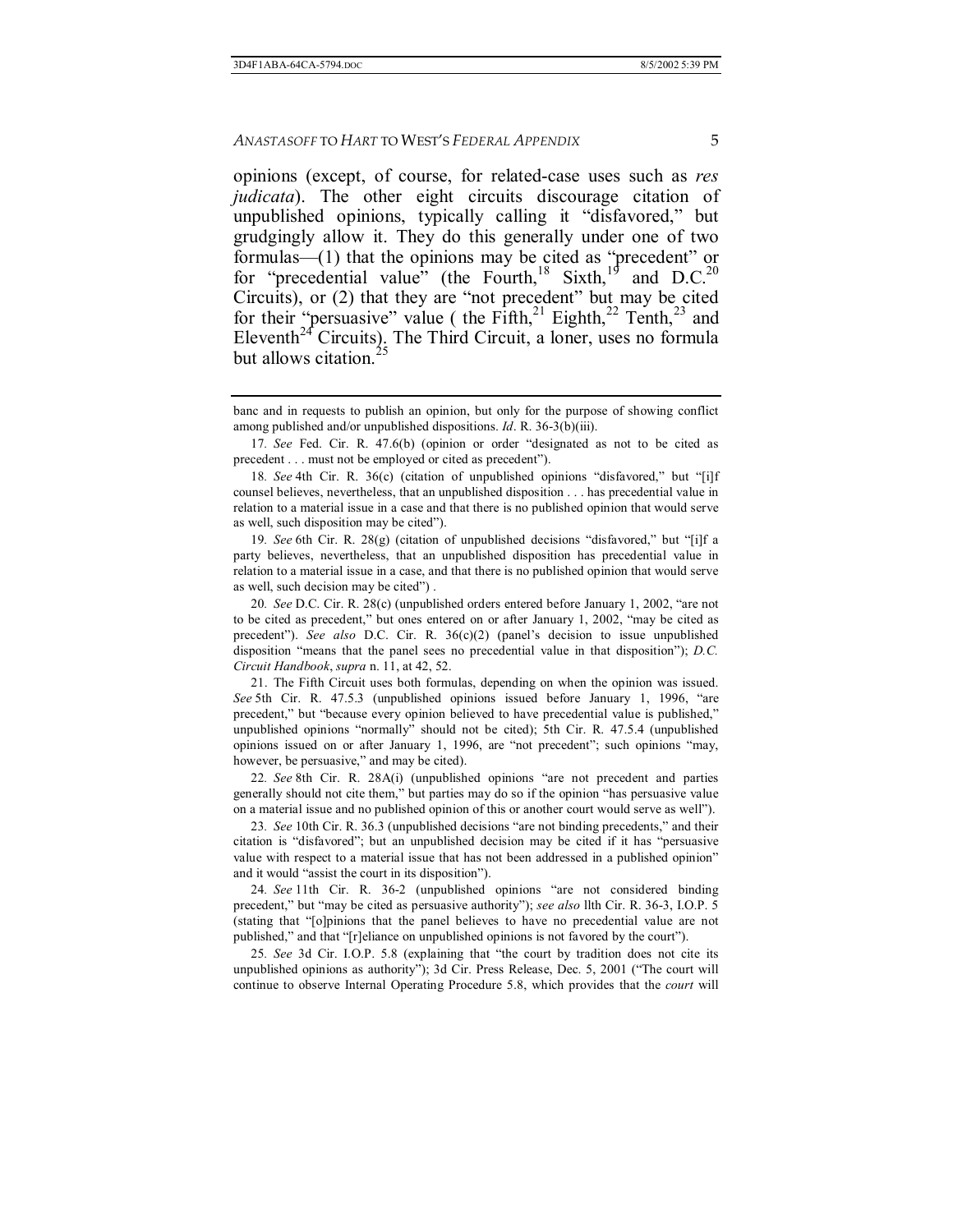The balance tips toward citability in numbers of cases as well. The citable unpublished cases from the eight territorial circuits that allow citation total some 15,000 per year, while the noncitable cases from the four territorial circuits that ban citation total about half that.<sup>26</sup> It should be noted, however, that the Fifth and Eleventh Circuits, which each put out more than 3,000 unpublished opinions per year, withhold those opinions from online distribution (or West's *Federal Appendix*), while schizophrenically allowing them to be cited.<sup>27</sup> It appears, nonetheless, that these opinions are not effectively suppressed and in fact are cited. 28

6. While this essay focuses on the federal courts, there is noteworthy movement in the state courts as well. In what would be a seismic shift, the Texas Supreme Court has tentatively decided to lift the "Do Not Publish" stamp now affixed to some eighty-five percent of the opinions of the Texas court of appeals and to "remove prospectively any prohibition against the citation

not cite to non-precedential opinions as authority." (emphasis in original)). In stating carefully that "the court" does not cite to unpublished opinions, the Third Circuit tacitly allows lawyers to do so. Telephone Interview with 3d Cir. official (Jan. 9, 2002) (First Amendment cited as reason for the policy).

<sup>26</sup>*. Judicial Business of the United States Courts, 2001*, tbl. S-3 (available at <http://www.uscourts.gov/judbus2001/tables/s03Sep00.pdf> (accessed April 20, 2002; copy on file with *Journal of Appellate Practice and Process*)). The eight "citable" circuits have 14,806 unpublished cases, while the four noncitable circuits have 7,114. *Id*. (The

Federal Circuit is not included in Table S-3, so the number of unpublished cases it issues is not available. Telephone Interview with Fed. Cir. official (Jan. 11, 2002). The statistics show a total of 1,500 case dispositions for the Federal Circuit, but do not indicate how many of them are unpublished. *See Judicial Business*, at tbl. B-8.)

<sup>27</sup>*. See supra* nn. 7, 12, 21, 24.

 <sup>28.</sup> An official in the Fifth Circuit reports that the unpublished opinions of that court are not uncommonly cited and that lawyers obtain them principally in two ways: (1) Lawyers who practice in a given area (immigration law, for example) have their own ìnetworksî within which relevant unpublished opinions are passed around and even bound into mini-collections; law offices such as those of the U.S. Attorney and Public Defender also collect opinions relevant to their work; and (2) the opinions are available in chronological binders in the circuitís library. Telephone Interview with 5th Cir. official (Mar. 15, 2002); *see also Williams v. Dallas Area Rapid Transit*, 242 F.3d at 318 n. 1 (discussing unpublished Fifth Circuit cases). In the Eleventh Circuit, two court officials state that unpublished opinions are cited. One reports that "some of the larger law offices keep track" of the opinions, in some cases "running their own data banks." The other notes that the opinions are available in the court clerk's office and that unpublished opinions are commonly cited in briefs filed with that circuit. Telephone Interviews with 11th Cir. officials (Jan. 11, 2002, Mar. 15, 2002).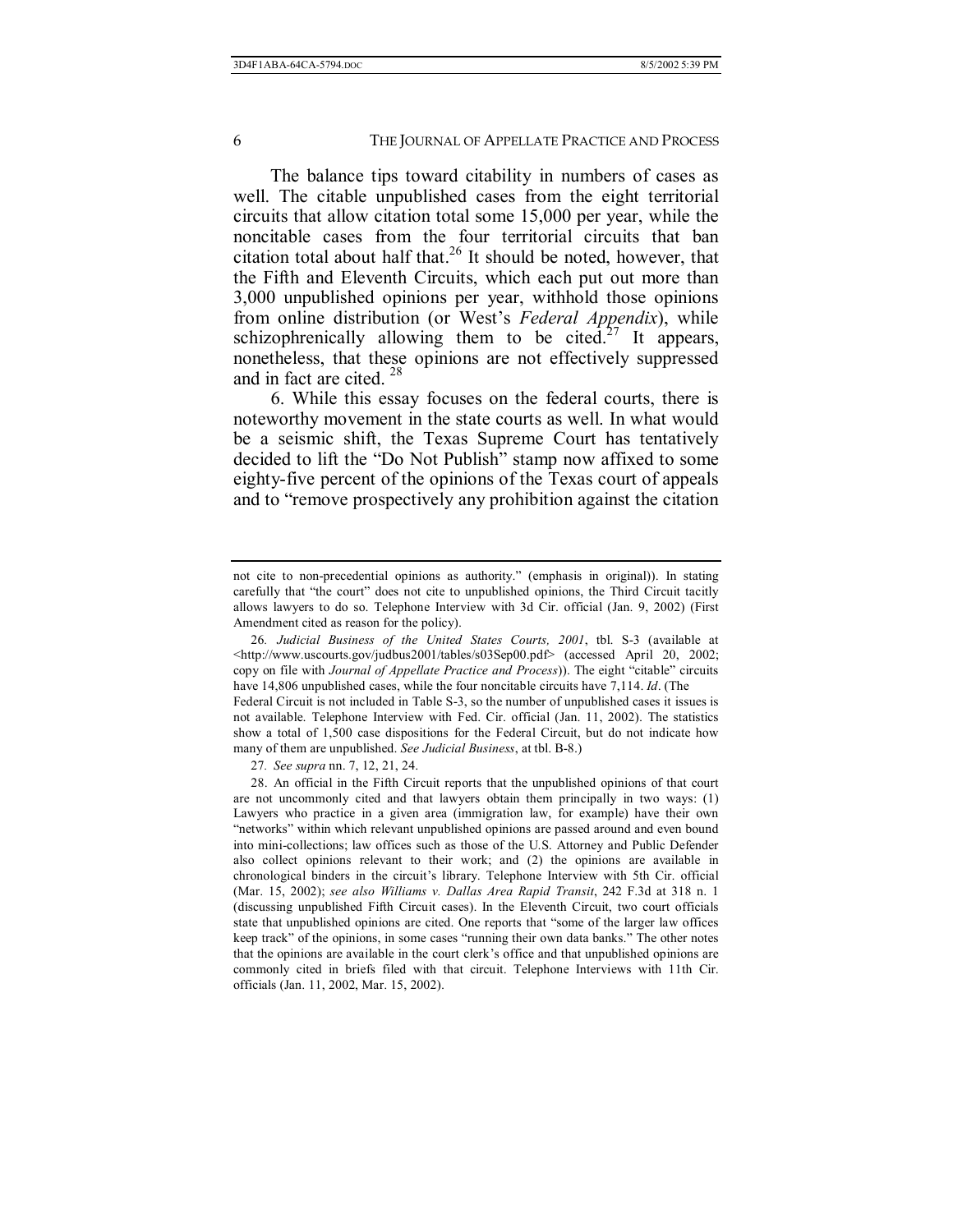of opinions as authority."<sup>29</sup> Meanwhile, California's court of appeal, which brands some ninety-four percent of its opinions "unpublished, $\frac{30}{10}$  has begun posting all its unpublished opinions on the court's website.<sup>31</sup> Citation is still prohibited, but the technological (and psychological) infrastructure is in place for possible pressure to follow a Texas lead.

Against the backdrop of these developments, I shall in this Essay first appraise the face-off between Judge Arnold and Judge Kozinski in *Anastasoff* and *Hart*, setting their disagreement about "precedent" against the spectrum of meanings which that word may convey. I will argue that Judge Kozinski's opinion in *Hart*, for all its scholarly brilliance, demonstrates, in part, something different from what he may have intended. I will then consider Judge Kozinski's arguments against no-citation rules, finding them inadequate, and will conclude by considering the degree of "precedential" force that unpublished opinions should be accorded in the federal courts.

30*. See* Cal. R. Ct. 977(a); Jud. Council of Cal., Admin. Off. of the Cts., *2001 Court Statistics Report*, *Courts of Appeal*, tbl. 9 (available at <http://www.courtinfo.ca.gov/> (accessed Mar. 21, 2002; copy on file with *Journal of Appellate Practice and Process*)).

 <sup>29.</sup> Texas Supreme Court, *Comparison of Advisory Committee TRAP Recommendations and Supreme Courtís Tentative Conclusions* 12-15 (Jan. 14, 2002) (addressing Rule 47.7) (available at  $\lt$ http://www.supreme.courts.state.tx.us/rules/ Committee/> (accessed Mar. 26, 2002; copy on file with *Journal of Appellate Practice and Process*)). The court was divided on the issue of retroactivity and sought further guidance from its Advisory Committee, with a final decision expected by summer of 2002. Telephone Interviews with Tex. Sup. Ct official (Jan. 10, 2002, Feb. 1, 2002, Mar. 28, 2002).

The debate over unpublished opinions has become something of a public issue in Texas, with several of the state's leading newspapers editorializing in favor of the proposed rule change. *See e.g. Publish or Perish: Unpublished Appellate Court Opinions Corrode Texas Law,* Houston Chron. 2C (Dec. 9, 2001); *Court Blackout: Too Many Opinions Are Kept Under Wraps*, Dallas Morning News 14A (Dec. 31, 2001); *Court Opinions Should Become Public*, San Antonio Express-News 2G (Dec. 16, 2001) (characterizing no-citation rules as "unfair to Texans who must pick their judges in the voting booth"); *Editorial*, Forth Worth Star-Telegram 10 (Dec. 17, 2001) ("One would think that, any time a Texas appeals court issues a ruling, anyone could find it in the law books and rely on it to make an argument in one's own case. One would be wrong.").

<sup>31</sup>*. See Unpublished Opinions* (available at <http://www.courtinfo.ca.gov/opinions/ nonpub.htm/> (accessed May 8, 2002; copy on file with *Journal of Appellate Practice and Process*)).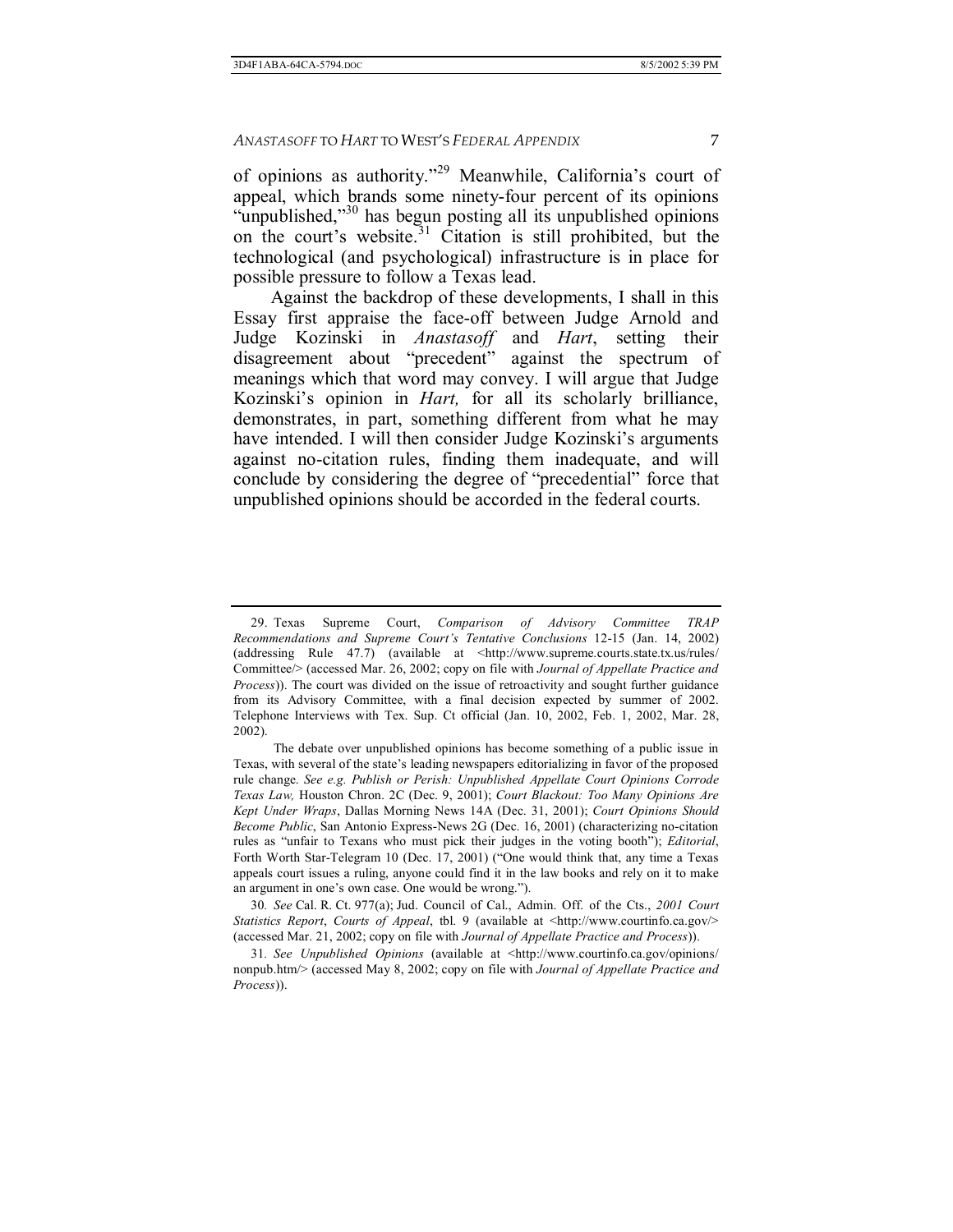#### II. *ANASTASOFF*, *HART*, AND THE SPECTRUM OF PRECEDENT

#### *A.* Anastasoff *and* Hart

Amid the continued controversy over unpublished opinions and the uses of precedent, the debate between Judge Arnold in *Anastasoff* and Judge Kozinski in *Hart* focuses, perhaps surprisingly, on one facet of this subject. These two intellectual heavyweights go to the mat over whether Article III requires that all decisions of the federal courts of appeals be regarded as "binding precedents." Judge Arnold finds from his examination of eighteenth-century sources that "[t]he Framers thought that, under the Constitution, judicial decisions would become binding precedents in subsequent cases.<sup>332</sup> He thus concludes—given the "law-of-the-circuit" rule, under which a panel's decision cannot be overruled by another panel, but only by the court en banc<sup>33</sup> that his panel was required to follow an unpublished Eighth Circuit decision. $34$  Judge Arnold further concludes that the Eighth Circuit's Rule  $28A(i)$ , stating that unpublished opinions "are not precedent," purports to "expand the judicial power beyond the bounds of Article III, and is therefore unconstitutional. $135$ 

In *Hart*, Judge Kozinski—who, like Judge Arnold, had previously written extra-judicially on this subject<sup>36</sup>—seized on the opportunity presented by a lawyer who cited an unpublished Ninth Circuit opinion and then defended his violation of the court's no-citation rule by arguing that the rule was unconstitutional under *Anastasoff*. Meeting Judge Arnold on his chosen ground of eighteenth-century history, Judge Kozinski offers a scholarly account that refutes *Anastasoff*'s claim of a

 <sup>32. 223</sup> F.3d at 902.

 <sup>33.</sup> *Id.* at 904; *see* n. 41 *infra* and accompanying text.

<sup>34.</sup> The issue was the scope of the "mailbox rule" for filing federal tax refund claims. *See Anastasoff*, 223 F.3d 898.

<sup>35. 223</sup> F.3d at 900. Judge Arnold's opinion was vacated as moot when the Government acceded to the contrary decision of another circuit. *Anastasoff v. United States*, 235 F.3d 1054 (8th Cir. 2000) (en banc).

<sup>36</sup>*. See* Alex Kozinski & Stephen Reinhardt, *Please Donít Cite This!* 20 Cal. Law. 43 (June 2000); Richard S. Arnold, *Unpublished Opinions: A Comment*, 1 J. App. Prac. & Process 219 (1999).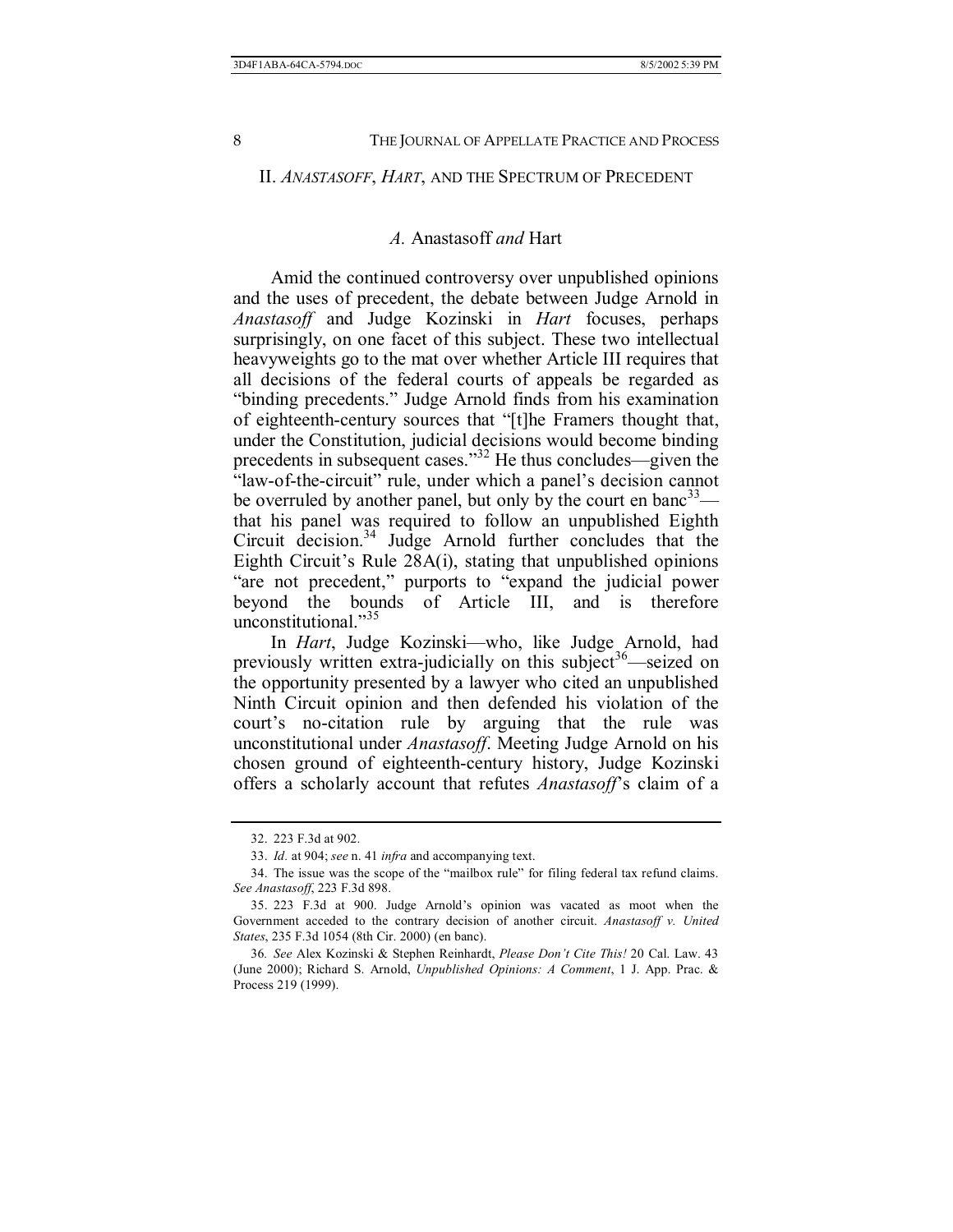historically-based constitutional requirement of binding precedent. The modern concept of binding precedent required two conditions, reliable case reports and a settled hierarchy of courts, that were not in place until at least the mid-nineteenth century, Judge Kozinski points out.<sup>37</sup> When the Constitution was drafted, then, it was "emphatically not the case that all decisions" of common law courts were treated as precedent binding on future courts unless distinguished or rejected.<sup>338</sup> Judge Kozinski's panel thus declines to follow *Anastasoff* and holds the Ninth Circuit's no-citation rule constitutional.<sup>39</sup>

Fascinating as this historical duel is, the opinions by Judge Arnold and Judge Kozinski deal with only one variety of precedent. That word can mean many things; "binding" precedent is only one of those things, and arguably not the most important for the current debate. Although the categories overlap and the lines blur, one can identify at least five species of precedent that may be relevant to this discussion.

#### *B. The Spectrum of Precedent*

1. *Binding precedent*. "Binding" precedent is what the shouting is about in *Anastasoff* and *Hart*. It is the rule, as stated by Judge Kozinski, that a court's decision "must be followed by courts at the same level and lower within a pyramidal judicial hierarchy.<sup> $140$ </sup> By virtue of the words "at the same level," this formulation incorporates in the concept of binding precedent the law-of-the-circuit rules, existing in all circuits, which mandate that only the en banc court can overrule a panel decision.<sup>41</sup>

 <sup>37. 266</sup> F.3d at 1164 n. 10 (*quoting* R.M.W. Dias, *Jurisprudence* (2d ed., Butterworth 1964)).

<sup>38</sup>*. Id.* at 1167.

 <sup>39.</sup> The court also held that the rule (9th Cir. R. 36-3) had been violated, but declined to impose sanctions in view of the attorney's good-faith constitutional challenge. 266 F.3d at 1180. Attorneys who henceforth cite unpublished cases in the Ninth Circuit presumably cannot expect such leniency, at least not from Judge Kozinski. *But cf. U.S. v. Rivera-Sanchez*, 222 F.3d 1057, 1063 (9th Cir. 2000) (court asks counsel to submit list of unpublished opinions superseded by its decision and cites them in its opinion, "[t]o avoid even the possibility that someone might rely upon them<sup>?</sup>).

 <sup>40. 266</sup> F.3d at 1168.

<sup>41.</sup> See e.g. Hart, 266 F.3d at 1171 ("[T]he first panel to consider an issue sets the law not only for all the inferior courts in the circuit, but also future panels of the court of appeals."); *U.S. v. Humphrey*, 2002 U.S. App. LEXIS 6984 (6th Cir. 2002), at \*71 ("It is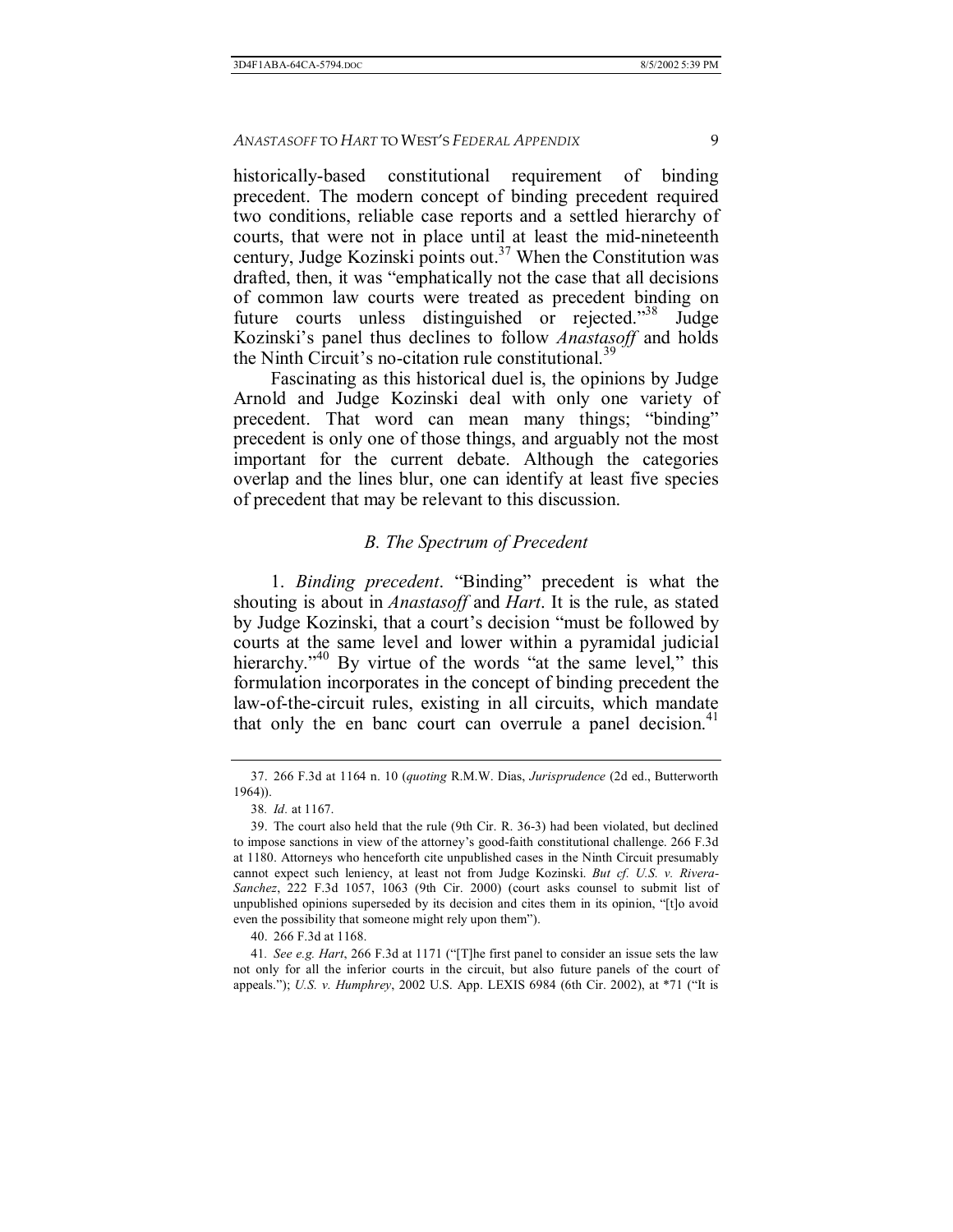Accordingly, an unpublished opinion recognized under a particular circuit's rules as "precedent"—which can happen in the D.C. Circuit<sup>42</sup>—and possibly one recognized as having "precedential value"—which can happen in the Fourth and Sixth  $Circuits<sup>43</sup>$ —may become binding precedent for other panels in that circuit.<sup>44</sup>

2. Overrulable precedent. "Overrulable" precedents are decisions the court ordinarily will follow under *stare decisis*, but may overrule if sufficient reasons present themselves. The category typically includes earlier decisions of the same court. Some kinds of precedents, even from the same court, can be overruled more readily than others. The Supreme Court's summary dispositions, for example, receive "less deference" from the Court than its decisions made "after briefing, argument, and a written opinion."<sup>45</sup> Under the law-of-the-circuit rule, on the other hand, overruling is restricted; one circuit panel cannot overrule another panel's decision.

3. *'Precedent,'' or ''precedential value.''* In the third category are simply "precedents," or cases having "precedential value." These are omnibus terms whose meaning can run the

axiomatic that a court of appeals must follow the precedent of prior panels within its own circuit.î); Salem M. Katsh & Alex V. Chachkes, *Constitutionality of ìNo-Citationî Rules*, 3 J. App. Prac. & Process 287, 288 n. 5 (2001).

<sup>42</sup>*. See supra* nn. 11, 20. The D.C. Circuit expressly permits lawyers to argue that an unpublished disposition is "binding precedent," or at least "precedent." See supra n. 11. In the Fifth Circuit, unpublished opinions issued before January 1, 1996, likewise "are precedent." *See supra* n. 11 and text accompanying n. 20.

<sup>43</sup>*. See supra* nn. 18, 19.

 <sup>44.</sup> The Sixth Circuit apparently disagrees. *See Humphrey*, 2002 U.S. App. LEXIS 6984 at  $*$  71 ("unpublished decision[s] with no binding effect"; "unpublished opinions are not controlling precedentî) (*citin*g *U.S. v. Ennenga*, 263 F.3d 499, 504 (6th Cir. 2001); *Salamalekis v. Commr.*, 221 F.3d 828 (6th Cir. 2000)). The explanation could be that in all these cases the court rejected the claim that the particular unpublished opinion cited had precedential value; the cases, however, are categorical in what they say about unpublished opinions. The cases do all use qualifying terms such as "binding" or "controlling" precedent. So the point may be that the Sixth Circuit does not regard "precedential value" as translating into "binding" precedent or as constituting the law of the circuit.

<sup>45.</sup> See e.g. *Ashland Oil, Inc. v. Caryl*, 497 U.S. 916, 920 n. \* (1990) ("The Court gives less deference to summary dispositions . . . ."); *Caban v. Mohammed*, 441 U.S. 380, 390 n. 9 (1979) ("not entitled to the same deference given a ruling after briefing, argument, and a written opinionî); Robert L. Stern, Eugene Gressman, Stephen M. Shapiro & Kenneth S. Geller, *Supreme Court Practice* 216 (7th ed., BNA 1993) ("It thus seems fair to say that the whole Court agrees that summary affirmances are entitled to some weight, but to less than fully articulated decisions.").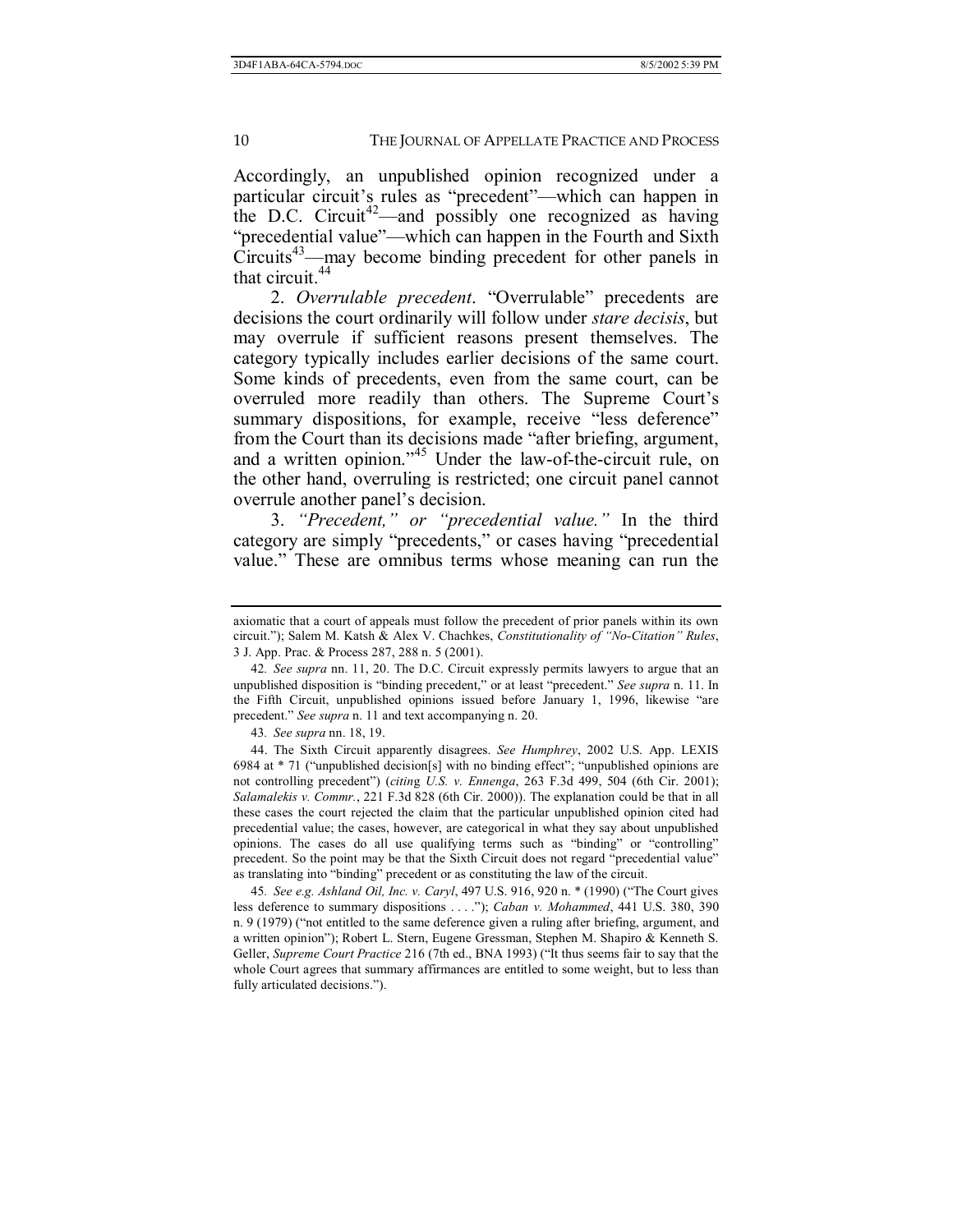gamut from binding precedent to mere citable precedent (discussed shortly). Of the eight circuits that allow citation of unpublished opinions, one—the D.C. Circuit—permits their citation "as precedent," $46$  while two—the Fourth and Sixth Circuits—allow that unpublished opinions may have "precedential value" (which may or may not be the same thing). $47$ 

4. *Persuasive value*. A fourth category comprises cases citable for their "persuasive value." This somewhat elusive term evidently means persuasive force independent of any precedential claim; the decision must persuade on its own argumentative merits, without regard for its status as a precedent or for any notions of *stare decisis*. 48 The problem is, of course, that the concepts of precedent and persuasiveness are difficult to disentangle. The habit of *stare decisis* is hard-wired into the brains of common law judges. And, other things being equal, it is easier to follow a lead than to blaze one's own trail. Nonetheless, as Judge Kozinski stresses in *Hart*, "persuasive" authority is a concept familiar to judges and lawyers.49 Of the eight circuits that allow citation of unpublished opinions, four the Eighth, Tenth, Eleventh, and Fifth-provide that such opinions are "not precedent," or "not binding precedent," but that they may be cited for their "persuasive value. $\frac{150}{100}$  This presumably has the important effect of denying these opinions the force conferred by the law-of-the-circuit rule, thus allowing

49. "[C]ommon law judges knew the distinction between binding and persuasive precedent. The vast majority of precedents at common law were considered more or less persuasive." 266 F.3d at 1165 n. 13.

<sup>46</sup>*. See supra* n. 11 and accompanying text. The Fifth Circuit also regards unpublished opinions issued before January 1, 1996, as "precedent." *See supra* n. 21.

<sup>47</sup>*. See supra* nn. 18, 19, 44.

<sup>48.</sup> The idea resembles the administrative-law concept of "Skidmore deference," under which an agency's informal interpretations of its statute are "'entitled to respect,' . . . but only to the extent [they] have the power to persuade." *Christensen v. Harris County*, 529 U.S. 576, 587 (2000) (*quoting Skidmore v. Swift & Co*., 323 U.S. 134, 140 (1944)); *see also U.S. v. Mead Corp*., 533 U.S. 218, 227-28 (2001). Justice Jackson stated in *Skidmore* that the weight accorded to the administrative judgment in a particular case "will depend upon the thoroughness evident in its consideration, the validity of its reasoning, its consistency with earlier and later pronouncements, and all those factors which give it power to persuade, if lacking power to control." 323 U.S. at 140.

<sup>50</sup>*. See supra* nn. 21-24.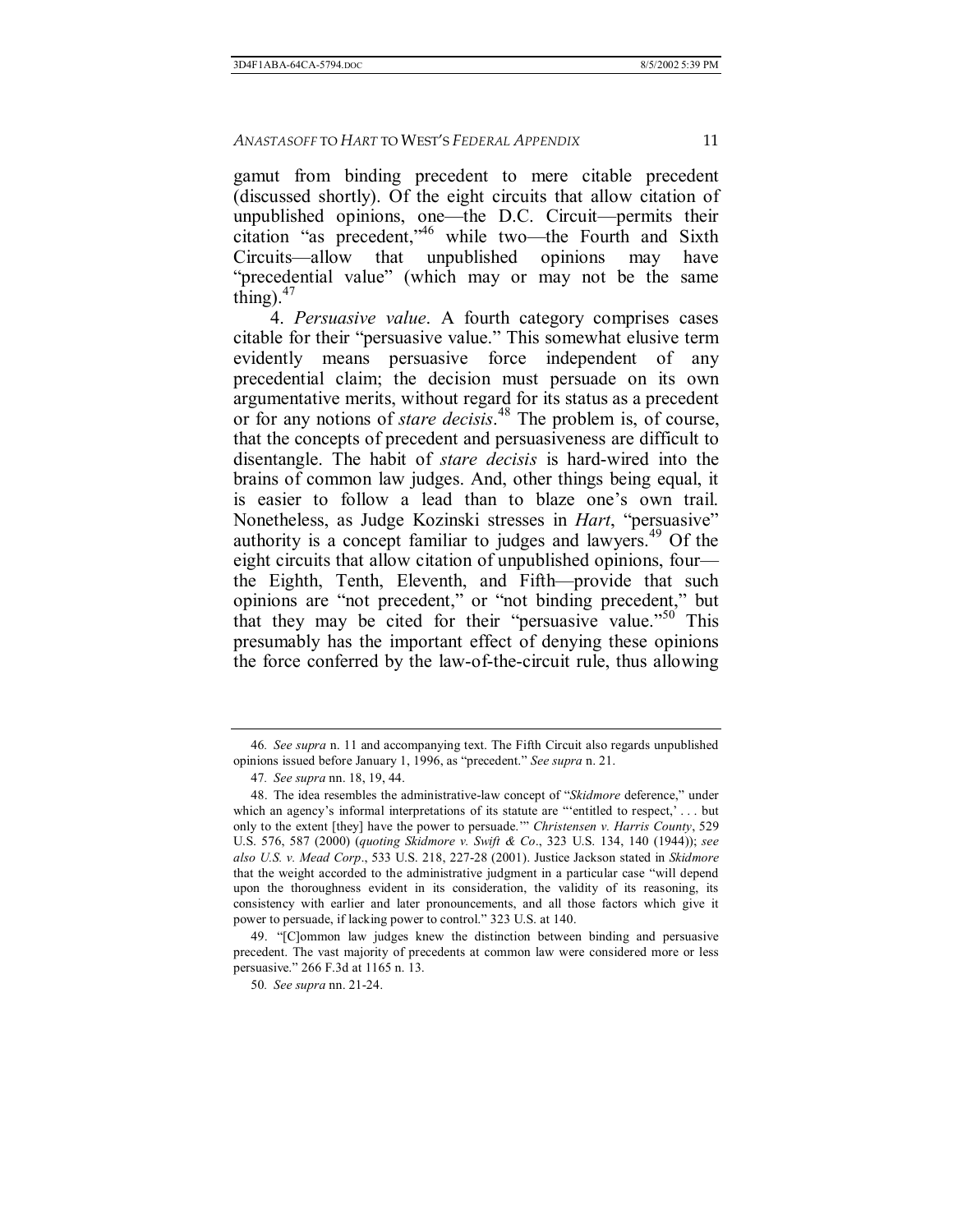them to be overruled—or simply rejected as unpersuasive—by subsequent panels of the same circuit.

5. *Citable precedent*. Last comes citable precedent. This term means only that the case may be cited, with the weight to be given it left open. Minimal as the concept may seem, the ability to cite a case is, of course, precisely what is at stake in no-citation rules. The ABA's recent resolution, for example, urges only that the federal appeals courts "[p]ermit citation" to unpublished opinions.<sup>51</sup> Given the habit of *stare decisis* and the attraction of following a path already broken, I would say that, if opinions may be cited, they will be followed more often than if they may not be. Judge Kozinski memorably disagrees.<sup>52</sup> Be that as it may, the concept of citability may have important symbolic value in a system of law based on precedent, value essential to respect for the law and to the rule of law itself. Judge Kozinski in *Hart* has usefully articulated the rationale for citability, grounding it on a court's obligation to "acknowledge[] and consider<sup>[]</sup>" prior decisions.<sup>53</sup>

Precedent thus is a rich palette. In depicting unpublished opinions as "precedents," one needs to consider the broad range of colors that may be applied.

# III. THE BACKHANDED IMPACT OF *HART*: NO-CITATION RULES AT THE BAR OF THE COMMON LAW

The key issue today is not whether unpublished opinions must be binding precedents; it is whether they may be cited at all. The central split among the circuits, for example, is not over binding precedent. Of the eight circuits that permit citation, only one (the D. C. Circuit) explicitly contemplates "binding precedent"; two (the Tenth and Eleventh) state that unpublished opinions are *not* "binding precedent[s]"; while another two (the Fifth and Eighth) deny that they are even "precedents."<sup>54</sup> The

<sup>51</sup>*. See supra* nn. 4-5 and accompanying text.

<sup>52. &</sup>quot;Citing a precedent is, of course, not the same as following it; 'respectfully disagree' within five words of 'learned colleagues' is almost a cliche." *Hart*, 266 F.3d at 1170.

<sup>53. &</sup>quot;So long as the earlier authority is acknowledged and considered, courts are deemed to have complied with their common law responsibilities." *Id.* at 1170.

<sup>54</sup>*. See supra* nn. 11, 20-24.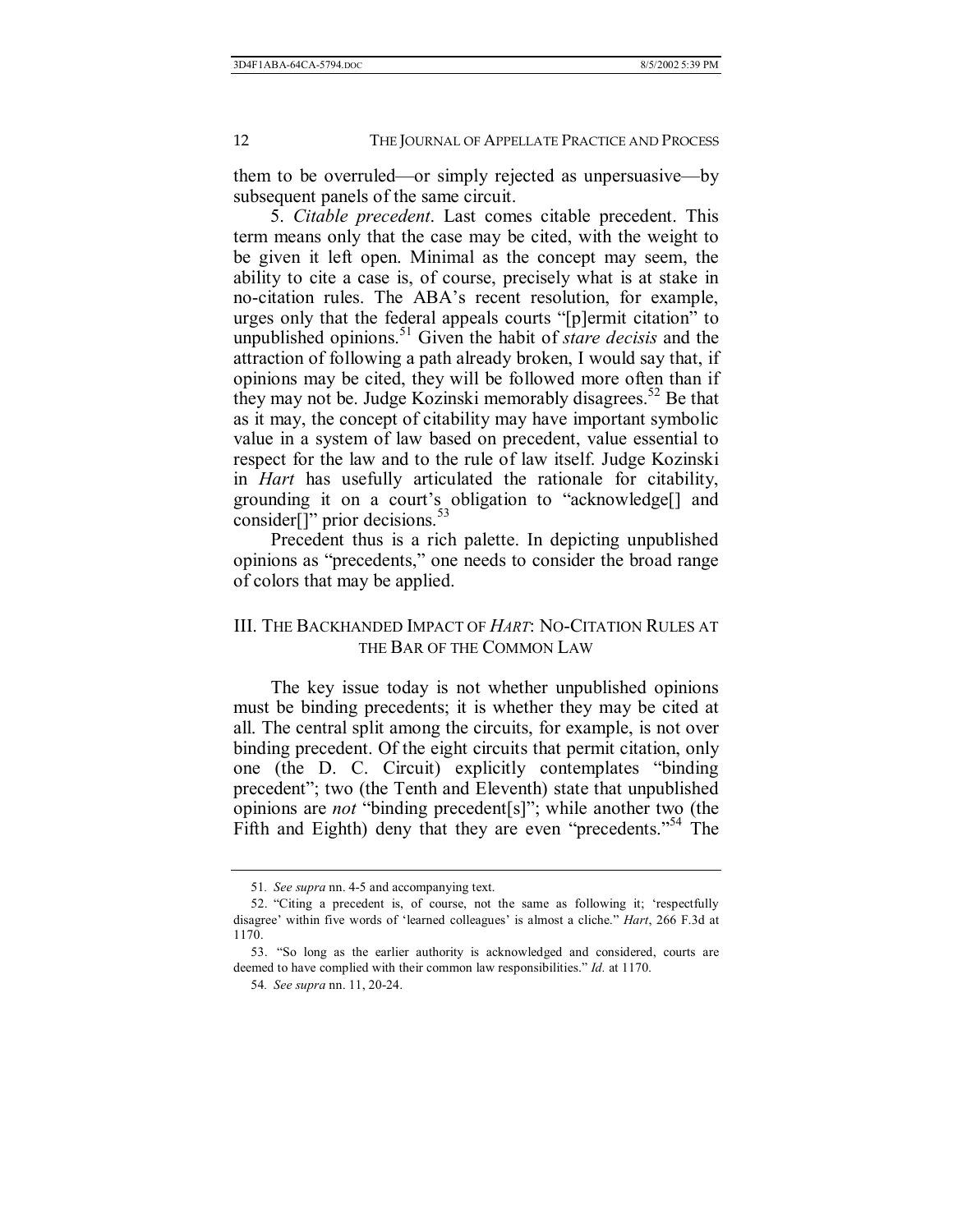battle is over citability. Judicial defenders circle their wagons around the no-citation feature of the rules,<sup>55</sup> while many critics aim their arrows at only that feature.<sup>56</sup> Emblematic of the debate is Judge Arnold's widely-quoted comment in *Anastasoff*: ì[S]ome forms of the non-publication rule even forbid citation. Those courts are saying to the bar: 'We may have decided this question the opposite way yesterday, but this does not bind us today, and, what's more, you cannot even tell us what we did yesterday."<sup>57</sup>

Judge Kozinski in *Hart*, while rejecting the claim that unpublished opinions must be binding precedents, goes further and upholds the Ninth Circuit's rule banning citation of those opinions.58 This issue indeed was presented; the validity of the no-citation rule, as applied to a citation carrying no claim of binding authority, was the question raised by the facts of *Hart*. 59 Judge Kozinski concentrated, however, on the binding-authority

57. 233 F.3d at 904.

58. 9th Cir. R. 36-3 (unpublished dispositions "are not binding precedent" and "may not be cited").

<sup>55</sup>*. E.g.* Kozinski & Reinhardt, *supra* n. 36 at 43; Boyce F. Martin, Jr., *In Defense of Unpublished Opinions,* 60 Ohio St. L.J. 177, 196 (1999).

<sup>56</sup>*. E.g.* Katsh & Chachkes, *supra* n. 41; Stephen R. Barnett, *ìUnpublishedî Judicial Opinions in the United States: Law Or Not?* 2 European Bus. Org. L. Rev. 429, 434-437 (2001). The claim that no-citation rules violate the First Amendment by prohibiting litigants from telling the court about a prior court decision, *see* Katsh & Chachkes, *supra* n. 41, at 289, draws support from *Legal Servs. Corp. v. Velasquez*, 531 U.S. 533 (2001). The Court there struck down, under the First Amendment, a Congressional prohibition against the use of LSC funds in cases involving an effort to "amend or otherwise challenge existing welfare law." *Id.* at 537. Calling the ban "inconsistent with the proposition that attorneys should present all the reasonable and well-grounded arguments necessary for proper resolution of the case," the Court declared that the enactment under review, in its attempt to "prohibit the analysis of certain legal issues and to truncate presentation to the courts, . . . prohibits speech and expression upon which courts must depend for the proper exercise of the judicial power." *Id.* at 545.

 <sup>59.</sup> The attorney whose citation of an unpublished Ninth Circuit opinion precipitated Judge Kozinski's ruling in *Hart* was not citing that opinion as precedent, at least not in the sense of asking the court to follow it, but was using it to illustrate his statement that "[t]he Ninth Circuit has not explicitly ruled on the issue before this court." See Appellant's Brief at 13 n. 6, *Hart v. Massanari*, *sub nom*. *Hart v. Apfel,* filed Dec. 13, 1999 (*citing Rice v. Chater*, No. 95-35604, 1996 WL 583605 (9th Cir., Oct. 9, 1996) (reported in Decisions Without Published Opinions, 98 F.3d 1346 tbl. (9th Cir. 1996)). Judge Kozinski did not consider arguments of history or common law practice that might make the rule unconstitutional in prohibiting the mere citation of an unpublished opinion, which the attorney in *Hart* was doing, as distinct from application of the rule to deny an unpublished opinion the force of binding precedent, which was not involved in *Hart*.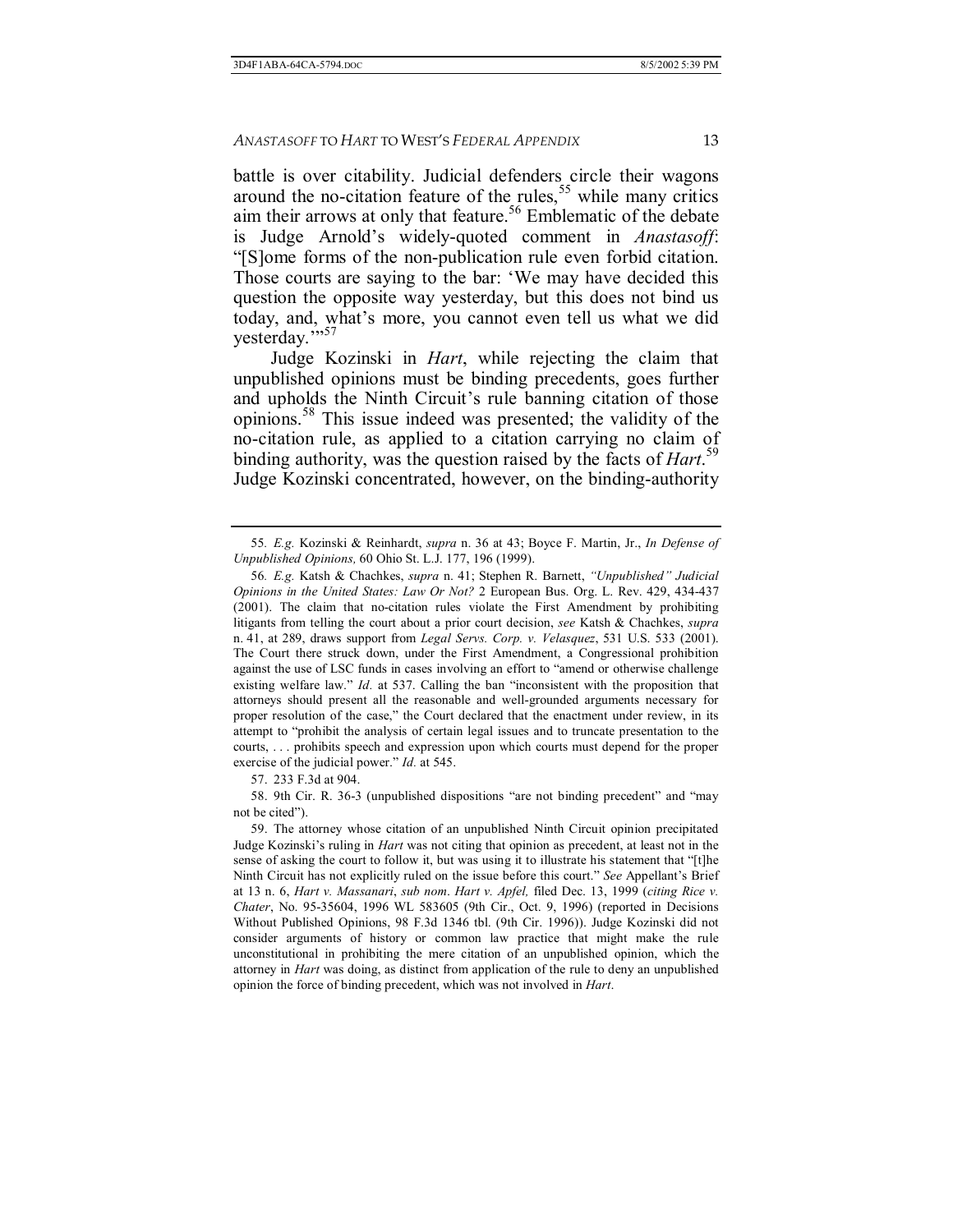question, $60$  and almost as an afterthought $61$  addressed the rule's ban on citation. $62$  At this point, moreover, his argument (to which I'll return) exchanged history and constitutional principle for wholly prudential considerations.

Nevertheless, much of what Judge Kozinski says in his discussion of binding precedent seems quite relevant to nocitation rules. Backhandedly, Judge Kozinski provides a fresh and cogent rationale for regarding those rules as inconsistent with the common law tradition and with modern federal practice. In the course of arguing that the principle of "strict" binding precedent<sup> $63$ </sup> is not constitutionally compelled, Judge Kozinski goes a long way toward demonstrating that the principle of citable precedent may be.

Consider two examples:

(1) In his discussion of history and the Constitution, Judge Kozinski writes:

While we agree with *Anastasoff* that *the principle of precedent was well established in the common law courts by the time Article III of the Constitution was written*, we do not agree that it was known and applied in the strict sense in which we apply binding authority today . . . . The concept of binding case precedent, though it was known at common law, was used exceedingly sparingly. For the most part, common law courts felt free to depart from precedent where they considered the earlier-adopted rule to be no longer workable or appropriate.

*Case precedent at common law thus resembled much more what we call persuasive authority than the binding authority* which is the backbone of much of the federal judicial system today.<sup>64</sup>

Judge Kozinski thus appears to say that "the principle of precedent was well established" when the Constitution was

<sup>60.</sup> Together, the terms "binding authority" and "binding precedent" appear forty-five times in the twenty-two page opinion.

 <sup>61.</sup> On page twenty of the twenty-two-page opinion.

<sup>62</sup>*.* 266 F.3d at 1178.

 <sup>63.</sup> *Id.* at 1164.

 <sup>64.</sup> *Id.* at 1174-1175 (citations omitted) (emphasis added); *see also id.* at 1165 n. 13 (ì[C]ommon law judges knew the distinction between binding and persuasive precedent. The vast majority of precedents at common law were considered more or less persuasive. . . .").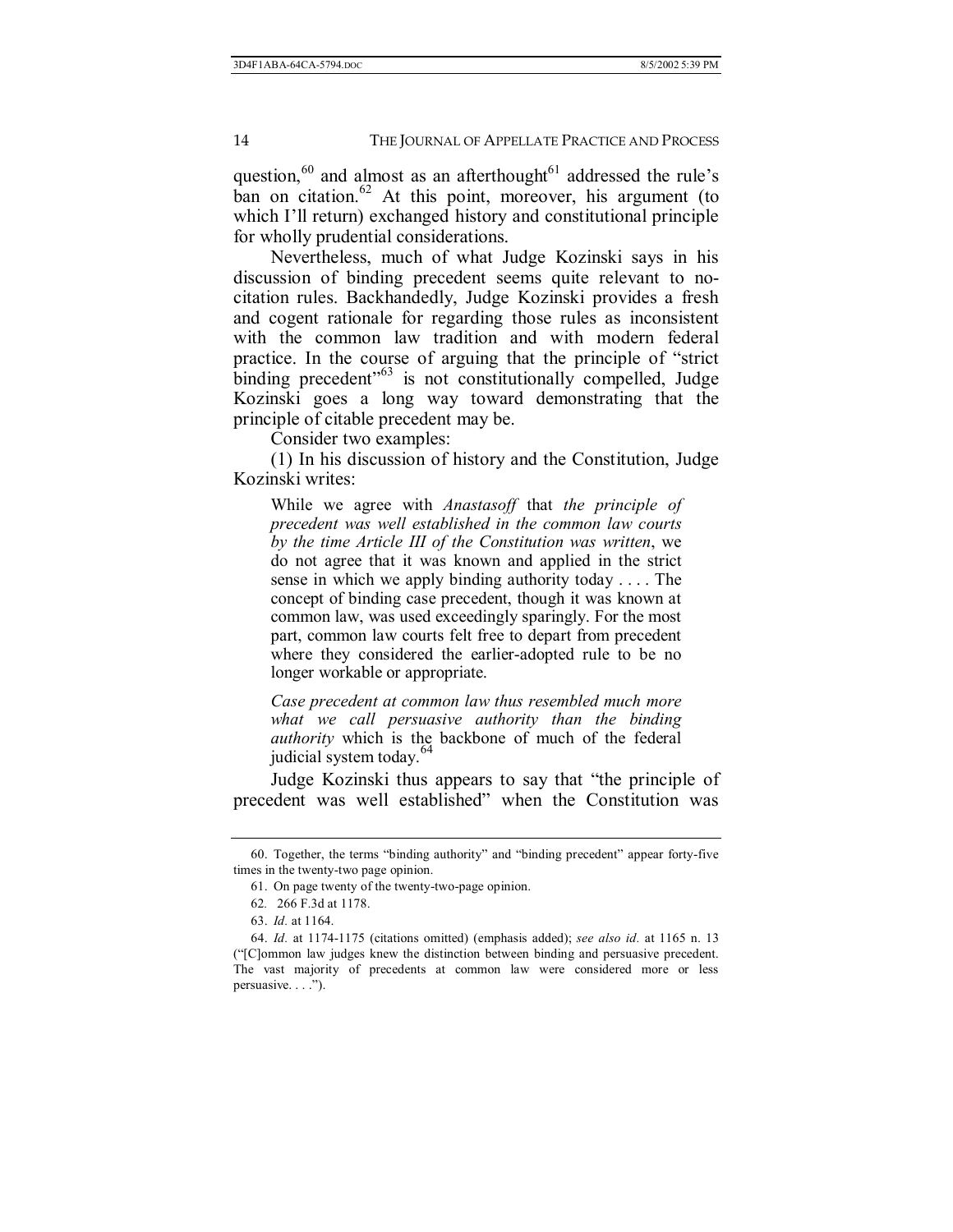written, but that it "resembled much more what we call persuasive authority" than it did "binding authority." Does this not suggest that a principle akin to persuasive authority may have been embodied in Article III, or at least in the "common law traditions" that federal courts follow?<sup>65</sup> Given the distinguished common law pedigree that Judge Kozinski credits to the principle of persuasive authority, one might have expected him to consider that principle before upholding a rule that prohibits lawyers from citing court decisions they claim to be persuasive. While Judge Kozinski writes that "common law judges knew the distinction between binding and persuasive precedent,<sup> $166$ </sup> he himself seems to rub out that distinction.

(2) In discussing the common law tradition, Judge Kozinski writes:

Federal courts today do follow some common law traditions. When ruling on a novel issue of law, they will generally consider how other courts have ruled on the same issue.

. . .

 Citing a precedent is, of course, not the same as following it; "respectfully disagree" within five words of "learned colleagues" is almost a cliche.... While *we would consider it bad form to ignore contrary authority by failing even to acknowledge its existence*, it is well understood that—in the absence of binding precedent—courts may forge a different path than suggested by prior authorities that have considered the issue. *So long as the earlier authority is acknowledged and considered, courts are deemed to have complied with their common law responsibilities.* <sup>67</sup>

 When a rule prohibits citation of unpublished opinions, does that not require courts to "ignore contrary authority by failing even to acknowledge its existence"? If an earlier authority cannot be cited to the court, it cannot be "acknowledged and considered" by the court; hence, it would

<sup>65.</sup> See 266 F.3d at 1169 ("Federal courts today do follow some common law traditions.").

 <sup>66.</sup> *Id.* at 1165 n. 13.

 <sup>67.</sup> *Id.* at 1169-1170 (emphasis added).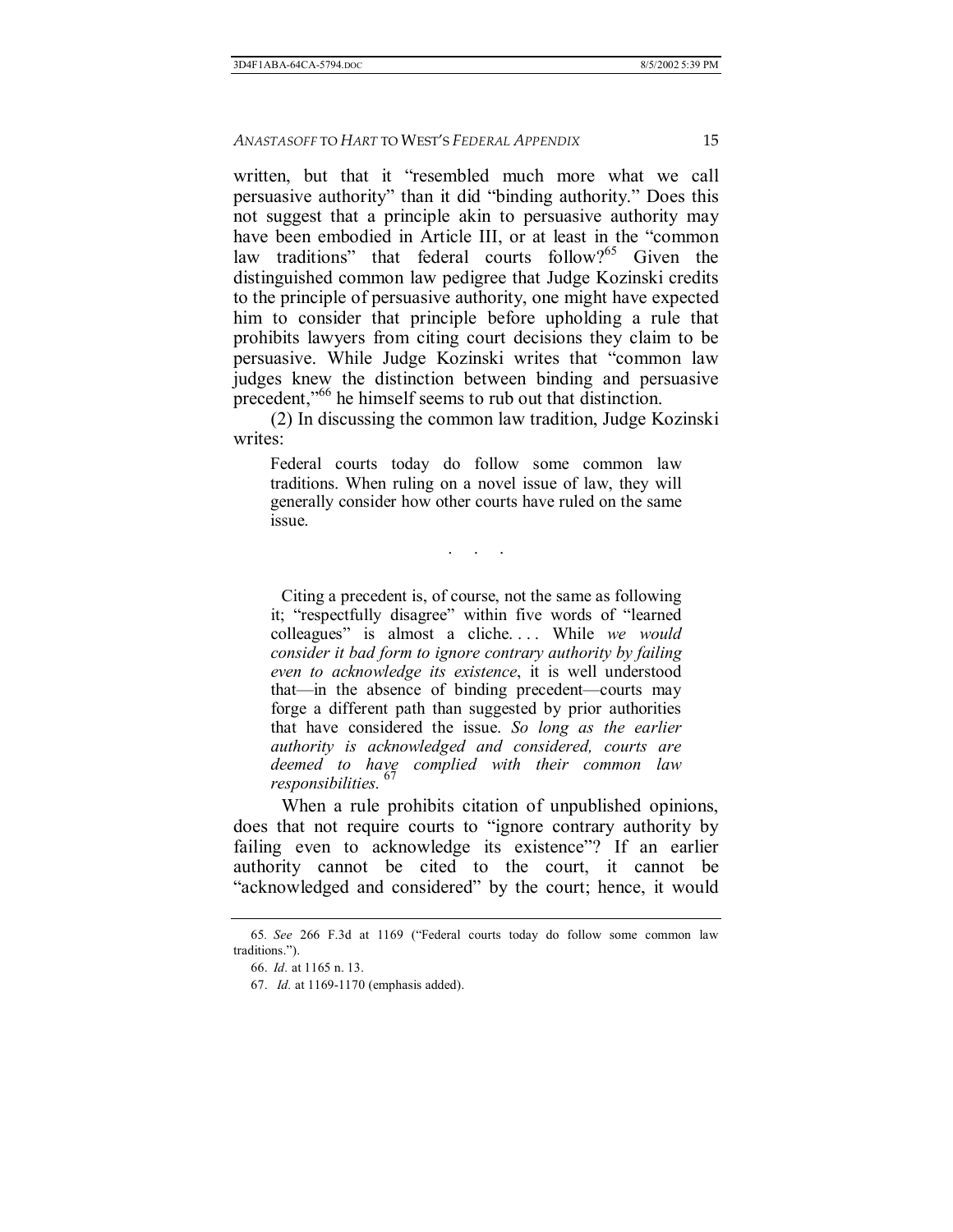seem, courts have not "complied with their common law responsibilities." It is hard to see why these considerations of judicial responsibility should not have been considered in *Hart* as bearing on the validity of the Ninth Circuit's no-citation rule.

The case against no-citation rules asks not that unpublished opinions be regarded as binding precedents, or as precedents at all in the normative, *stare decisis* sense. It asks only that they be acknowledged and considered.<sup>68</sup> This obligation serves the ends of fairness and consistency, assuring that the prior decision not be rejected without on-the-record consideration and explanation. It is a lesser requirement than the "burden of justification" that Judge Arnold considers necessary for overruling a prior decision.<sup>69</sup> But it serves the same purpose, assuring that when the law changes, it does so "in response to the dictates of reason, and not because judges have simply changed their minds.<sup> $270$ </sup> It is one thing to tell a litigant she lost her case because the court reconsidered and rejected a prior opinion that was in her favor; it is another thing to tell her she lost her case under a rule that barred her lawyer from telling the court about that prior opinion. As Judge Kozinski says, it is "bad form to ignore contrary authority by failing even to acknowledge its existence.<sup> $271$ </sup> Why is it bad form? Because, at bottom, it disrespects the principle of precedent on which our court-made law is based, and hence dishonors the rule of law itself. Judge Kozinski's articulation of the need to "acknowledge and consider" prior decisions thus provides an apt and cogent rationale for rejecting no-citation rules. $72$ 

 <sup>68.</sup> On this point Judge Kozinski and Judge Arnold seem to agree. Judge Arnold rejects the courts' message that "you cannot even tell us what we did yesterday," while Judge Kozinski insists that earlier authority be "acknowledged and considered." *See Anastasoff*, 223 F.3d at 904; *Hart*, 266 F.3d at 1170.

<sup>69</sup>*. Anastasoff*, 223 F.3d at 905.

 <sup>70.</sup> *Id*.

<sup>71</sup>*. Hart*, 266 F.3d at 1170.

 <sup>72.</sup> The relevant difference can be seen in two recent cases in which federal appeals panels refused to follow unpublished opinions, provoking dissents based on *Anastasoff*. In *Williams v. Dallas Area Rapid Transit*, 242 F.3d 315 (5th Cir. 2001), *rehearing en banc denied*, 256 F.3d 260 (2001), a Fifth Circuit panel held that DART was not an arm of the State of Texas for purposes of Eleventh Amendment immunity, in the face of three prior unpublished dispositions to the contrary. The unpublished opinions were cited to the panel, under the Fifth Circuit rule allowing citation as "persuasive authority," *see supra* n. 21, and the panel discussed them in a lengthy footnote, finding them unpersuasive. 242 F.3d at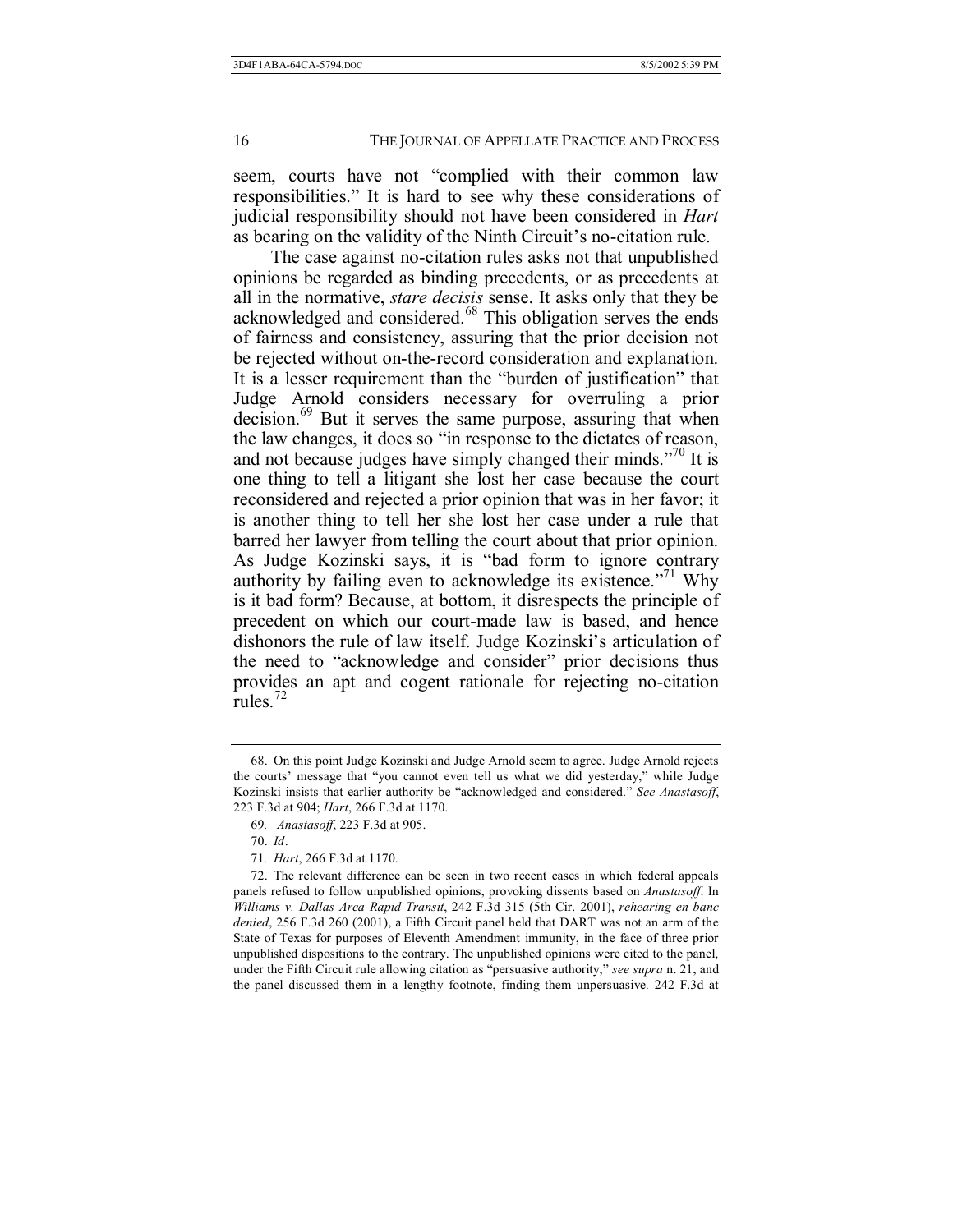# IV. VANISHING TIME: THE KOZINSKI DEFENSE OF NO-CITATION RULES

When Judge Kozinski ultimately moves in *Hart* from whether unpublished opinions are binding authority to whether they are citable, he departs from his earlier consideration of history, common law practice, and "persuasive precedent" and makes an argument that is wholly prudential. "Should courts allow parties to cite to these dispositions," Judge Kozinski writes, "much of the time gained [from not having to write precedential opinions in every case] would likely vanish.<sup> $7/3$ </sup> In support of this conclusion Judge Kozinski offers two arguments, one based on the additional time that judges (and their staffs) assertedly would need to produce opinions worthy of citation, the other stressing the extra time that judges and lawyers assertedly would need to research and process those opinions once produced. Both are legitimate concerns—especially for the Ninth Circuit, with the highest case volume of any federal circuit.74 Both concerns, however, appear exaggerated.

Judge Kozinski first argues that if unpublished opinions could be cited, "conscientious judges would have to pay much closer attention to the way they word their unpublished rulings. Language adequate to inform the parties how their case has been

73. 266 F.3d at 1178.

 74. And especially for Judge Kozinski, whose superb published opinions are worth all the time he can put into them.

<sup>318-319</sup> n. 1. Three judges dissented from the denial of rehearing en banc, saying the court should "revisit the questionable practice of denying precedential status to unpublished opinions.î 256 F.3d at 260 (Smith, Jones & DeMoss, JJ., dissenting).

In *Symbol Technologies, Inc. v. Lemelson Med., Educ. & Research Found.*, 277 F.3d 1361 (Fed. Cir. 2002), a divided panel upheld a defense of laches to a claim of patent infringement, contrary to two prior non-precedential opinions of the Federal Circuit. (The court "reluctantly" permitted those opinions to be discussed despite the Circuit's nocitation rule, *see* 277 F.3d at 1370 (Newman, J., dissenting).) While the defendant argued that the court was bound by those opinions, citing *Anastasoff*, the majority agreed instead with Judge Kozinski in *Hart*. It thus concluded: "[W]e decline to consider" the opinions. 277 F.3d at 1368. The dissenting judge agreed that the opinions were not binding, but found them worth considering at some length. 277 F.3d at 1370.

While *Williams* and *Symbol* both declined to follow unpublished opinions, they differ crucially. The Fifth Circuit considered the opinions and rejected them, while the Federal Circuit "decline[d] to consider" them. The Federal Circuit's failure even to acknowledge and consider the opinions was, in Judge Kozinski's term, "bad form," *Hart*, 266 F.3d at 1170; it may also have been unconstitutional. *See* Katsh & Chachkes, *supra* nn. 41, 56; *Velasquez*, 531 U.S. at 545.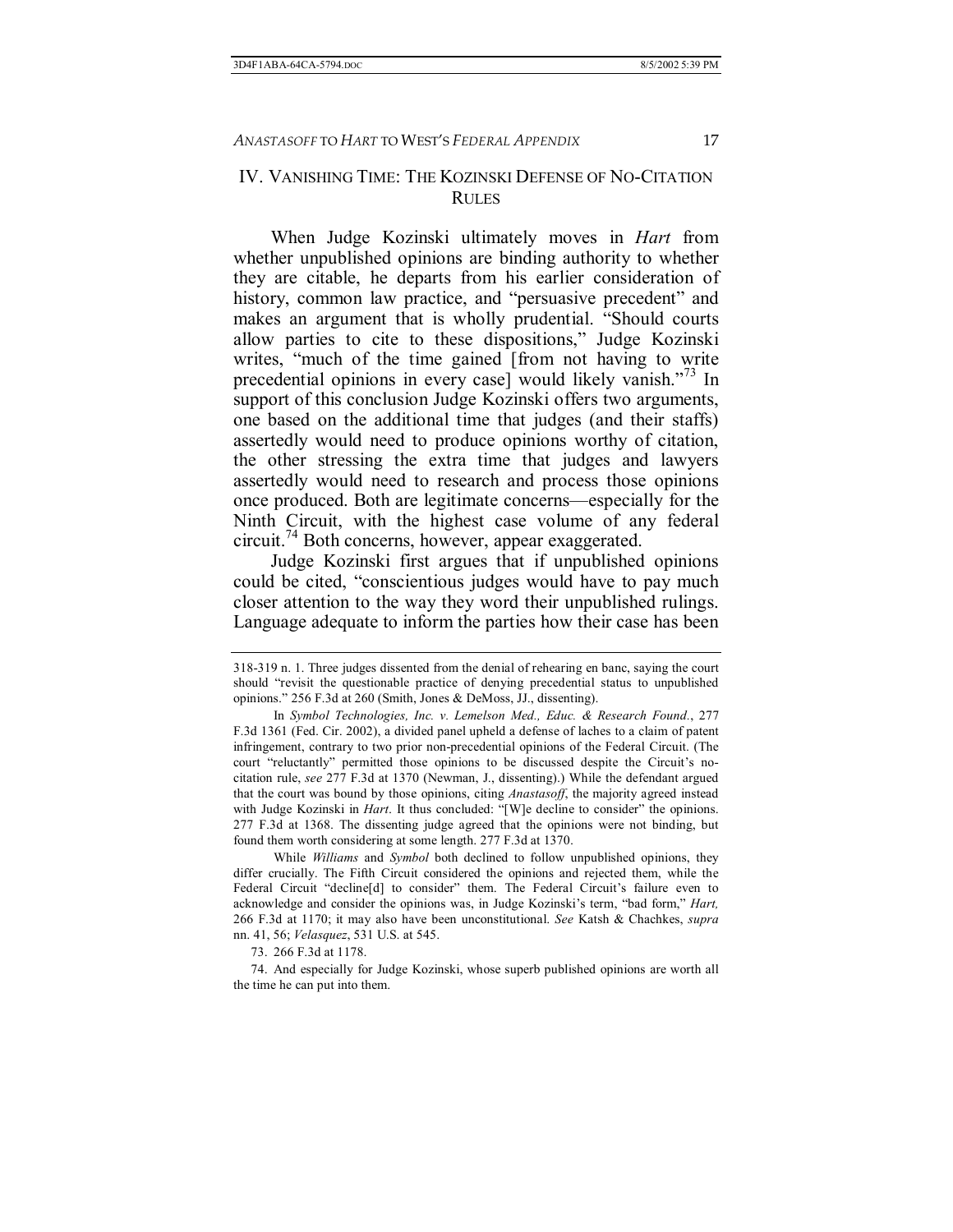decided might well be inadequate if applied to future cases arising from different facts.<sup> $7/5$ </sup> Further, "[w]ithout comprehensive factual accounts and precisely crafted holdings to guide them, zealous counsel would be tempted to seize upon superficial similarities between their clients' cases and unpublished dispositions.<sup> $76$ </sup> This exaltation of judges' language not only harks back to Legal Realism, as Judge Danny J. Boggs and Brian P. Brooks have pointed out.<sup>77</sup> It also ignores what we all were taught in the first year of law school:<sup>78</sup> that the law is not what the judges *say*—that's dictum; it's what they *decide*. Although imprecise language indeed may mask the true facts of a case, law clerks and staff attorneys are good at stating facts they do it often enough in published opinions—and lawyers and judges have abundant experience in distinguishing cases on their facts. When a lawyer cites an unpublished opinion, it is less likely to be because of its language than because the facts of that case are closer to those in the case before the court than are the facts of any case decided with a published opinion.<sup>79</sup> As Judge Richard Posner, himself a backer of no-citation rules, has conceded: "Despite the vast number of published opinions, most federal circuit judges will confess that a surprising fraction of federal appeals, at least in civil cases, are difficult to decide not because there are too many precedents but because there are two few on point.<sup> $380$ </sup> When a lawyer finds one of those few precedents on point, why shouldn't she be allowed to tell the court about it?

Judge Kozinski further predicts that court time will be lost because "publishing redundant opinions will multiply significantly the number of inadvertent and unnecessary conflicts," since "different opinion writers may use slightly different language to express the same idea."<sup>81</sup> And under the

 <sup>75. 266</sup> F.3d at 1178.

 <sup>76.</sup> *Id*.

<sup>77</sup>*.* Danny J. Boggs & Brian P. Brooks, *Unpublished Opinions & the Nature of Precedent*, 4 Green Bag 2d 17, 22 (2001).

<sup>78.</sup> Even, I'm told, at Yale.

 <sup>79.</sup> Circuit rules so require. *See e.g.* 4th Cir. R. 36(c) (allowing citation of unpublished opinion only if "there is no published opinion that would serve as well").

 <sup>80.</sup> Richard A. Posner, *The Federal Courts: Challenge and Reform* 166 (Harvard U. Press 1996).

 <sup>81.</sup> *Hart*, 266 F.3d at 1179.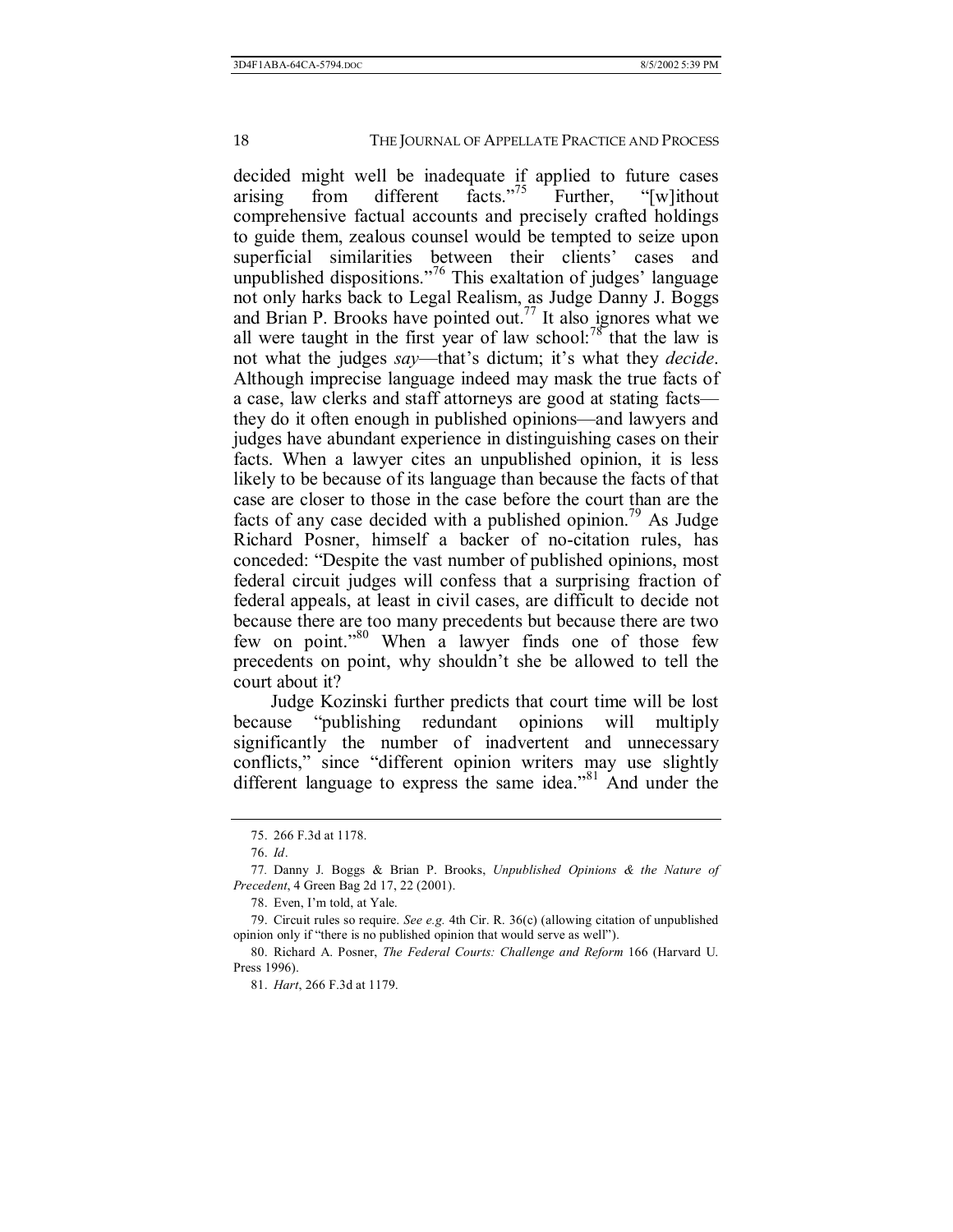law-of-the-circuit rule, "conflicts—even inadvertent ones—can only be resolved by the exceedingly time-consuming and inefficient process of en banc review.<sup>82</sup>

Whatever the apparent conflicts in judicial language, though, circuit judges surely are expert at distinguishing cases on their facts. (Take a look at almost any unsuccessful petition for rehearing en banc.) And for true intra-circuit conflicts involving unpublished opinions, en banc review is not the only remedy. Others are as I'll consider shortly  $(a)$  making unpublished opinions citable for their "persuasive" value only, and (b) lifting the law-of-the-circuit rule for unpublished opinions, so they can be overruled by subsequent panels in published opinions.<sup>83</sup>

Furthermore, any diversion of judicial time that might originally have resulted from allowing citation of unpublished opinions may already have occurred, thanks to the availability of those opinions on line, in LEXIS and Westlaw, and now in West's *Federal Appendix*. Indeed, the entire controversy over unpublished opinions may be laid at the feet of LEXIS, Westlaw, and the Internet, with their technological capacity to make everything available; the issue would not have come up, at least not with anything like its present force, in the world of books.<sup>84</sup> With the online cat now out of the bag, judges know

 <sup>82.</sup> *Id*.

 <sup>83.</sup> Judge Kozinski sees yet another drain on judicial time under a citable-opinion regime resulting from an increase in dissenting and concurring opinions: "Although three judges might agree on the outcome of the case before them, they might not agree on the precise reasoning of the rule to be applied to future cases," and hence "[u]npublished concurrences and dissents would become much more common.î 266 F.3d at 1178. A survey of Volume 27 of the *Federal Appendix* (the latest one available as I write) yields the following figures. Among the 220 cases reported from circuits where citation is permitted, there were four dissents or concurrences, representing 1.8 percent of the cases. Among the 149 cases reported from circuits where citation of unpublished cases is banned, there were likewise four dissents or concurrences, representing 2.7 percent of the cases. The "citable" circuits thus had a *lower* rate of dissenting or concurring opinions than the "noncitable" circuits. Further, among the eighty-two cases reported from the Ninth Circuit, there were four dissents or concurrences, or 4.9 percent. The only other dissents or concurrences were from the (citable) Fourth and Sixth Circuits, which had two such opinions each (among forty-five and 116 reported cases, respectively). The rates of dissenting or concurring opinions thus were 4.4 percent in the Fourth Circuit and 1.7 percent in the Sixth—both figures lower than the 4.9 percent in the noncitable Ninth Circuit. Although admittedly limited, these data are inconsistent with Judge Kozinskiís hypothesis that making the opinions citable increases the rate of dissents and concurrences.

 <sup>84.</sup> I owe this observation to Bob Berring.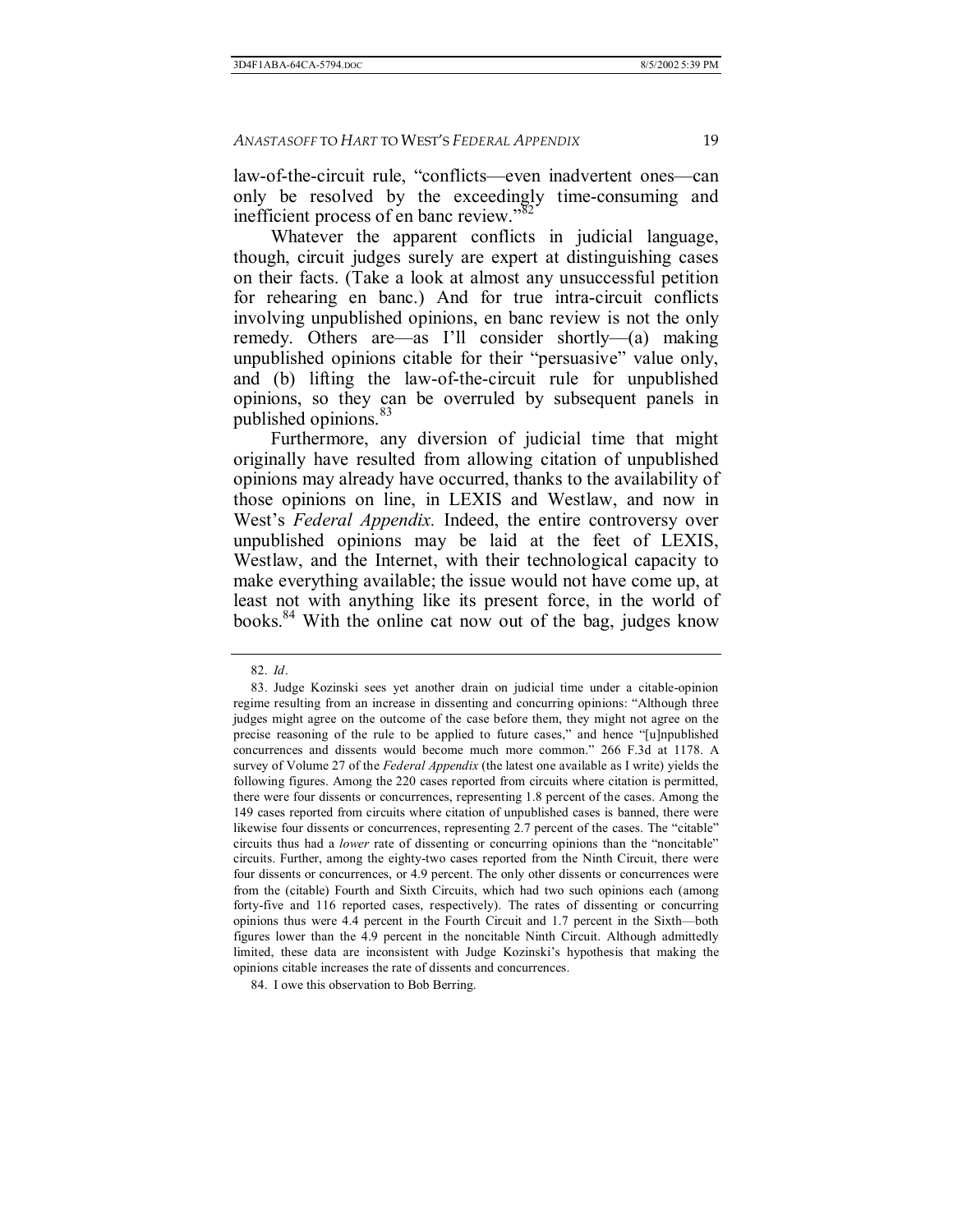that their opinions, designated for publication or not, are going to be read, collected, and analyzed.<sup>85</sup> In most federal circuits, moreover, they may be cited. Since the sky has not fallen in those circuits, one may conclude that allowing citation not only recognizes a technological *fait accompli*, but need not produce the dire results that Judge Kozinski fears.

Judge Kozinski's second argument is based on the resources assertedly needed to research and process the unpublished opinions if they are citable. "[A]dding endlessly to the body of precedent—especially binding precedent—can lead to confusion and unnecessary conflict," he writes.<sup>86</sup> The primary victims would be lawyers and their clients:

Cases decided by nonprecedential disposition generally involve facts that are materially indistinguishable from those of prior published opinions. Writing a second, third or tenth opinion in the same area of the law, based on materially indistinguishable facts, will, at best, clutter up the law books and databases with redundant and thus unhelpful authority. Yet once they are designated as precedent, they will have to be read and analyzed by lawyers researching the issue, materially increasing the costs to the client for absolutely no legitimate reason.<sup>8</sup>

If a case involves facts "materially indistinguishable" from those of prior published opinions, one wonders in the first place why it was appealed.<sup>88</sup> And if it was, one wonders why a lawyer—wanting to make her best arguments and facing a page limit on briefs—would cite the unpublished opinion instead of a published one.<sup>89</sup> In any event, the law books and legal databases

<sup>85.</sup> See U.S. v. Rivera-Sanchez, 222 F.3d 1057, 1063 (9th Cir. 2000) ("While our present circuit rules prohibit the citation of unpublished memorandum dispositions, [citation omitted] we are mindful of the fact that they are readily available in on line legal databases such as Westlaw and Lexis"); Katsh & Chachkes, *supra* n. 41, at 301-302 ("[I]n practice, citation prohibitions hardly ease the case-review burden on the prudent practitioner.").

 <sup>86. 266</sup> F.3d at 1179.

 <sup>87.</sup> *Id.*

<sup>88.</sup> See Katsh & Chachkes, *supra* n. 41, at 301 ("[T]he myth that there exist great batches of redundant unpublished appellate cases is true only in certain discrete areas of law where meritless cases are litigated even to appeal—e.g., cases involving prisoners and social security claimants," and even if those cases were citable, courts and practitioners "would understand . . . that the case law is well settled").

 <sup>89.</sup> Especially since such citation likely would violate a circuit rule. *See supra* n. 79.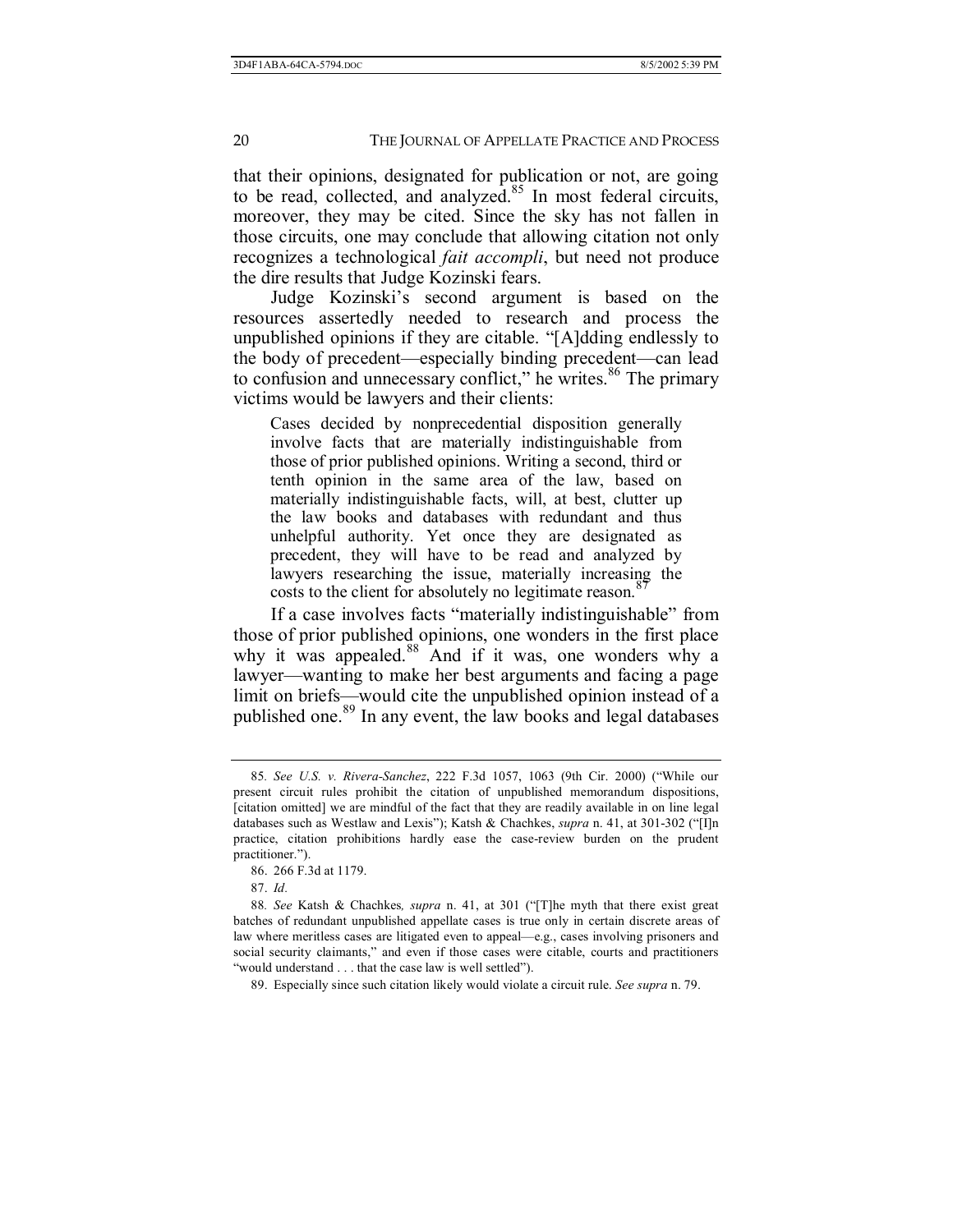already are "clutter[ed] up" with unpublished opinions, which many lawyers now routinely research whether they are citable or not.<sup>90</sup> And it seems not insignificant that lawyers themselves tend to be strongly opposed to no-citation rules.<sup>91</sup>

While Judge Kozinski's fears thus seem overstated, they do give pause. This is especially so for the Ninth Circuit, which issues some  $4,100$  unpublished opinions per year.<sup>92</sup> But that is not so many more than the 3,500 issued by the Eleventh Circuit, or the  $3,200$  by the Fifth-opinions that in both circuits are citable.<sup>93</sup> With eight circuits now allowing citation, the burden of proof would seem to lie with those who say that citability cannot be acceptably managed.

#### V. WHAT PRECEDENTIAL FORCE FOR UNPUBLISHED OPINIONS?

If unpublished opinions are to be citable, the question remains, what degree of "precedential" force should they carry? I see three possibilities: (1) binding precedent, fully subject to the law-of-the-circuit rule and thus overrulable only by the en banc court; (2) "persuasive" authority that is "not precedent," and hence not subject to the law-of-the-circuit rule; and (3) a new "overrulable" status based on lifting the law-of-the-circuit rule to allow panel overruling of a prior panel's unpublished opinion, but only if the second panel does so in a published opinion.

<sup>90</sup>*. See* Katsh & Chachkes, *supra* n. 41, at 301-302 (observing that prudent practitioners research uncitable cases "to mine them for new ideas," because they indicate how a court has ruled in past and thus might rule in future, and because they "still may influence a court that reads (or remembers deciding) them itself").

<sup>91</sup>*. See* ABA Resolution, *supra* n. 4; *see also* Kozinski & Reinhardt, *supra* n. 36, at 43 ("At bench and bar meetings, lawyers complain at length about being denied this fertile source of authority. Our Advisory Committee on Rules of Practice and Procedure, which is composed mostly of lawyers who practice before the court, regularly proposes that memdispos be citable. When we refuse, lawyers grumble that we just don't understand their problemî). A court official in a circuit in which unpublished opinions are not citable reports "a lot of clamor" to allow citation. Telephone Interview with circuit official (May 8, 2002). (Of course, the lawyers may just want to pad their bills, but that seems a questionable conclusion for a court to draw *a priori.*)

 <sup>92.</sup> *Judicial Business of the United States Courts*, *supra* n. 26.

<sup>93</sup>*. Id*. It is true that they are not posted online or given to legal publishers. But they are citable by rule and, apparently, cited in practice. *See supra* nn. 12, 21, 24, 28.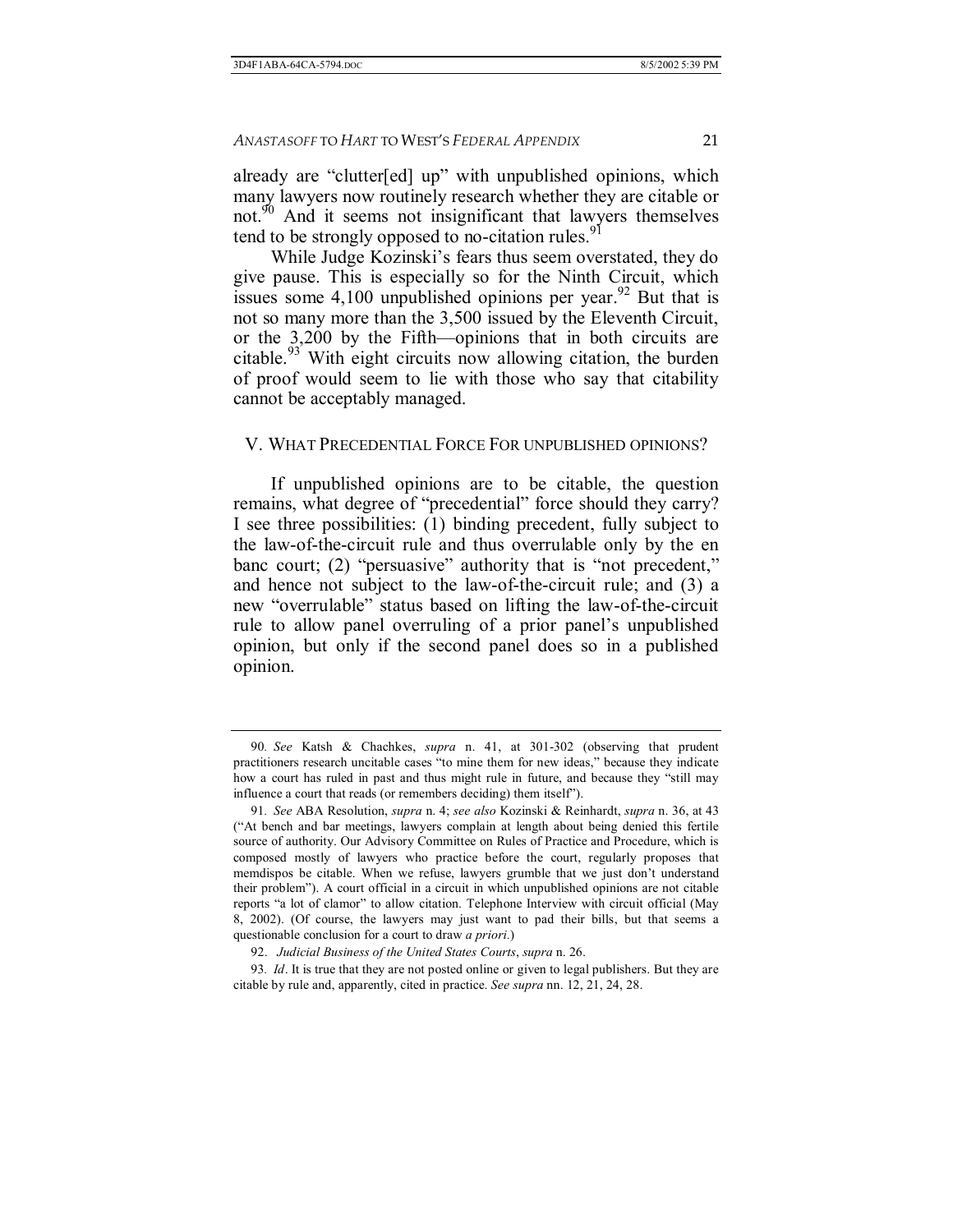1. Unpublished opinions, in my view, should not be regarded as binding precedents, or otherwise as equivalent to published opinions. Judge Kozinski has shown in *Hart* that the Constitution does not require that all precedents be viewed as binding. Of the eight circuits that allow citation of unpublished opinions, none treat them as full-fledged, first-class, binding precedents. All eight circuits discourage citation of these opinions, and four of the eight—the Fifth, Eighth, Tenth, and Eleventh Circuits—declare that they are "not precedents" and may be cited only for their "persuasive" value.

Treating unpublished opinions as second-class precedents—but, of course, citable ones—is readily defended. Just as the Supreme Court gives "less deference" to its summary dispositions than to cases decided with briefing, argument, and a full opinion,<sup>94</sup> no reason appears why a court of appeals may not devote less of its time and attention to a designated class of opinions and accordingly treat those opinions as having less precedential weight than others. The legitimate caseload concerns support at least this much adjustment of judicial technique. And there is little danger of deception or surprise in allowing citation. An "unpublished" opinion, even when published in the *Federal Appendix*, wears a scarlet "U"; no one should be surprised to discover that it carries less authority than a "published" opinion.<sup>95</sup>

2. If citable unpublished opinions are not to be binding precedents, some way must be found to free them from the lawof-the-circuit rule, which says a panel opinion is binding on all subsequent panels. The easiest way out would appear to lie in the approach presently taken by the Fifth, Eighth, Tenth, and Eleventh Circuits; these courts declare unpublished opinions to be "not precedent" (or "not binding precedent") and citable only for their "persuasive" value. Under this regime, the law-of-thecircuit rule apparently does not apply to unpublished opinions,

<sup>94</sup>*. See supra* n. 45.

 <sup>95.</sup> *See supra* n. 9 (citation restrictions in *Federal Appendix*). Indeed, citation of unpublished opinions makes clear their unpublished status and avoids confusion that may otherwise result. *Cf*. *Rivera-Sanchez*, 222 F.3d at 1063 (citing unpublished opinions superseded by court's (published) decision "[t]o avoid even the possibility that someone might rely upon them").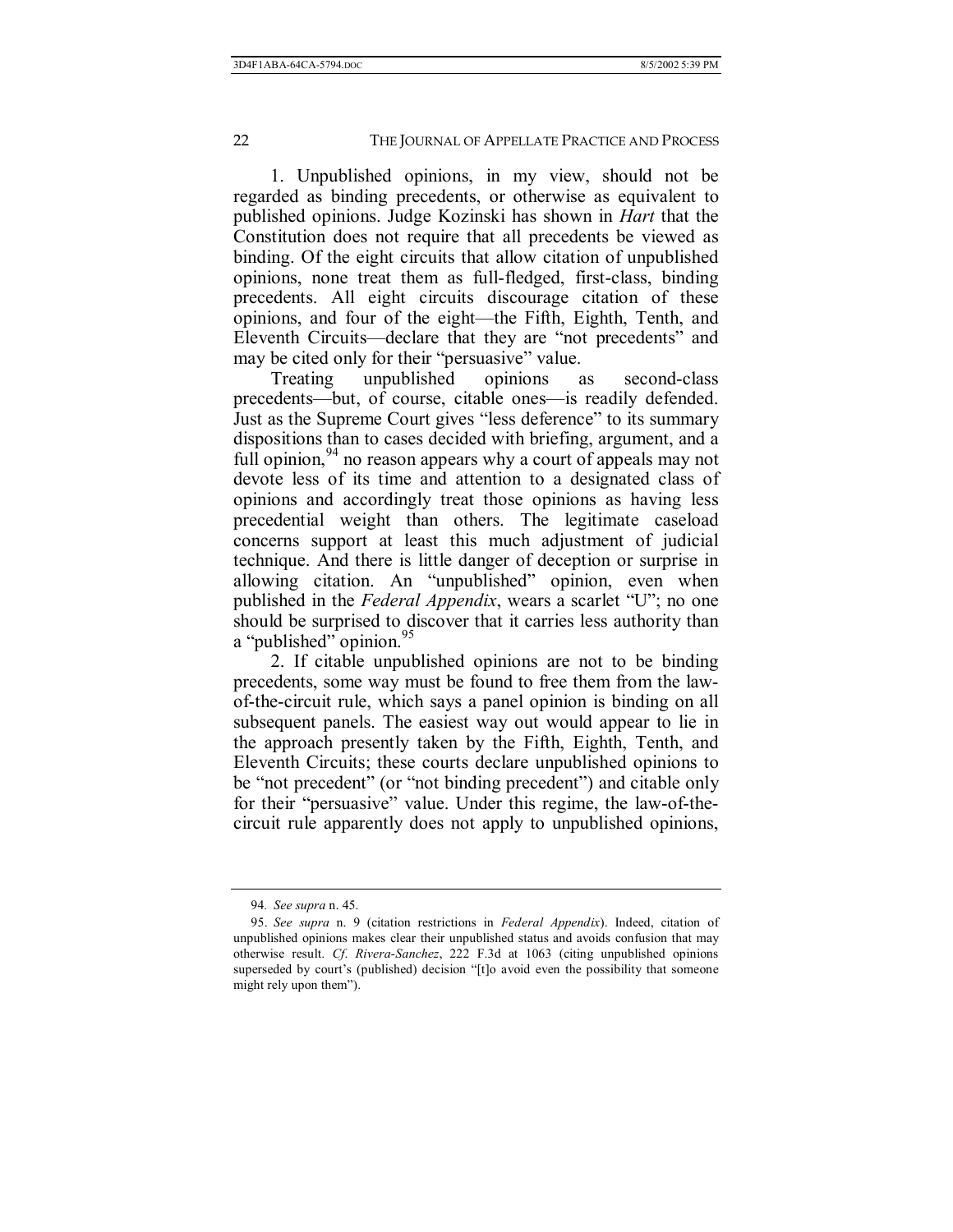because they are not "precedents.<sup>"96</sup> The "persuasive authority" approach thus enables a circuit panel to reject an unpublished opinion as unpersuasive—with reasons, of course—without having to take the case en banc or otherwise to formally overrule the opinion. This approach can claim an extensive historical and common law pedigree, as Judge Kozinski demonstrates in *Hart.*  It also has a familiar administrative-law analogue in *Skidmore* deference. $97$  In sum, there is much to be said for the persuasiveauthority approach.

3. The other approach would accord unpublished opinions "precedential" status that requires overruling, but would lift the law-of-the-circuit rule to let subsequent panels overrule them. In the D. C. Circuit, which now allows citation of unpublished opinions "as precedent," and possibly in the Fourth and Sixth Circuits, which allow citation for "precedential value," it apparently follows today that an unpublished opinion found to meet these tests becomes the law of the circuit and hence cannot be overruled by another panel.<sup>98</sup> The proposed approach would alter the law-of-the-circuit rule to allow a citable unpublished opinion to be overruled by a subsequent panel, as long as the subsequent panel did so in a published opinion.

A circuit apparently would have power to revise its rules this way. While it has been suggested that the law-of-the-circuit rule rests on constitutional,  $99$  or at least statutory,  $100$  compulsion,

99*. See* Katsch & Chachkes, *supra* n. 41, at 288 n. 5 (pointing out that *Anastasoff* assumes law-of-circuit rule is constitutionally required and refuting that assumption).

 100. The court in *LaShawn A. v. Barry*, 87 F.3d 1389, 1395 (D.C. Cir. 1996), described the law-of-the-circuit rule as "derived from legislation and from the structure" of the federal circuits. But the court's quotation of 28 U.S.C.  $\S$  46(c), stating that the circuits normally sit in panels, or divisions, of "not more than three judges," and its quotation of the Revision Notes to 28 U.S.C.  $\S$  46, stating that "the 'decision of a division' is the 'decision of the court," 87 F.3d at 1395, do not appear to make the case. The Revision Notes state that the new statutory language "preserves the interpretation established by" *Textile Mills Sec. Corp. v. Commr.*, 314 U.S. 326 (1941)—which held that circuits may sit en banc, and not only in three-judge panels. But, the Notes continue, the new language provides normally for three-judge panels and "makes the decision of a division, the

<sup>96</sup>*. See In re: United States of America*, 60 F.3d 729, 732 (llth Cir. 1995) (cited unpublished opinion is "not law of this circuit and will not be binding on any future panel"). (The Eleventh Circuit's Rule 36-2, allowing citation as "persuasive authority," *see supra* n. 24, was in effect in 1995. Telephone Interview with 11th Cir. official (May 7, 2002)).

<sup>97</sup>*. See supra* n. 48.

<sup>98</sup>*. But see* Sixth Cir. cases cited *supra* n. 44.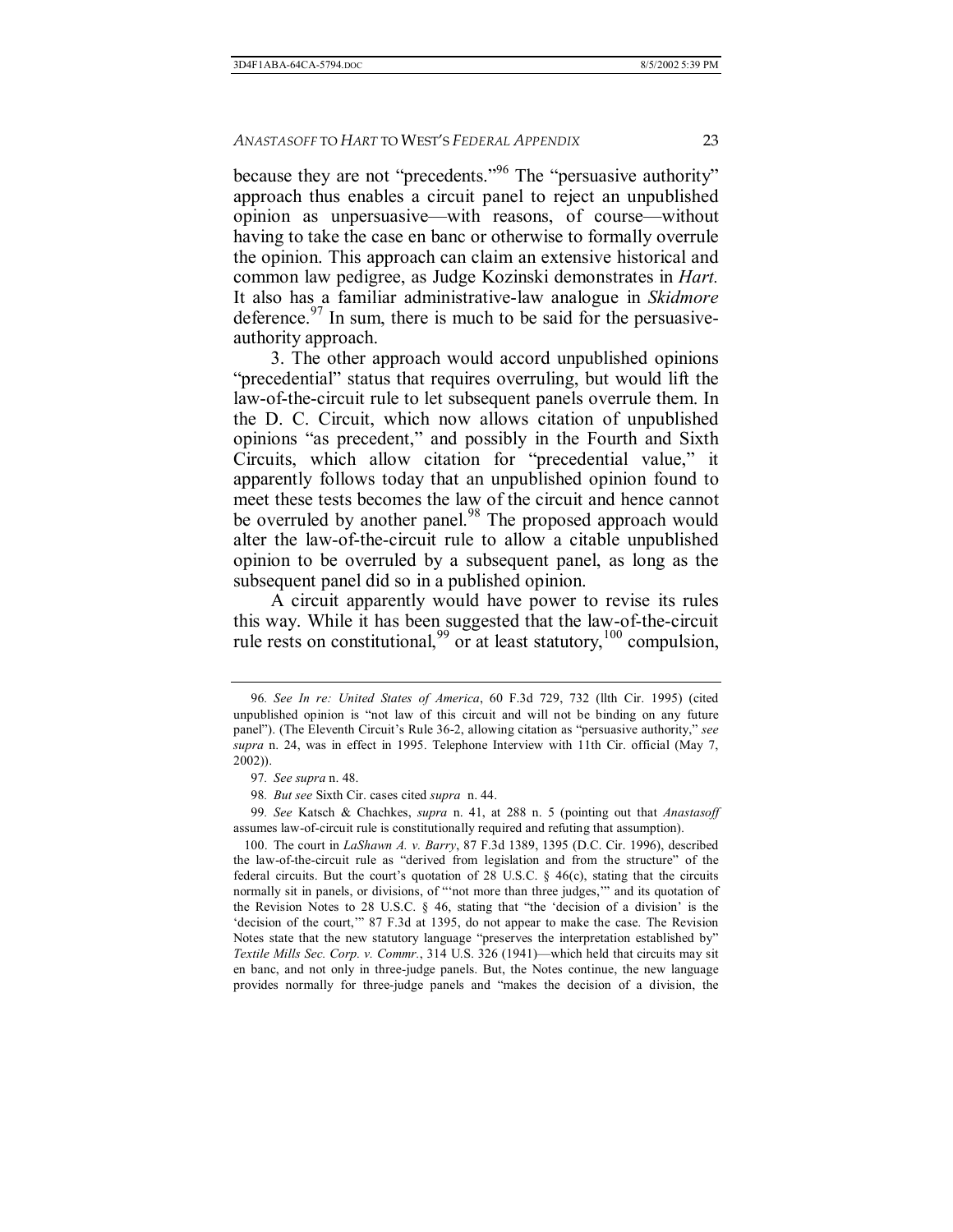neither appears to be the case.<sup>101</sup> And such modification would promote, not subvert, the rule's purpose of avoiding intra-circuit conflicts: As between two conflicting panel decisions, it would be clear which one governed—the one that was published. Panels thus would not have to resort to finespun factual distinctions or aggressive claims of dictum in order to avoid the force of an unpublished precedent with which they disagreed. They could simply overrule it, if willing to do so in a published opinion. Such an approach also accords with the responsibilities of law-making. If the issuing panel did not consider its decision important enough to publish and make into law, why should that panel's opinion be binding on another panel which, having duly considered it, comes out differently and *is* willing to make its opinion into law? As between the two panels, the one that is consciously making law, that is willing to put its precedential money where its mouth is, ought to prevail.

Lifting the law-of-the-circuit rule thus seems desirable for circuits in which citable unpublished opinions are regarded as "precedents" and thus might invoke the rule. It might well also be done by circuits taking the "persuasive"-authority approach. While that approach allows a panel to deem a prior, unpublished panel opinion "unpersuasive" without overruling it, there will be cases in which the subsequent panel thinks the prior opinion should be formally overruled.<sup>102</sup> When a panel desires to overrule an unpublished opinion by a published one, it should not have to go en banc.

For circuits deciding between "persuasive" authority and "precedent," the "persuasive" approach might be better for large circuits, where volume argues for giving less weight to unpublished authority. For any circuit, moreover, the

decision of the court, unless rehearing in banc is ordered." The issue to which this quotation was directed thus was the size of the panel in which the judges would sit, three judges or en banc, and not the relationship between panels. The Court's concern in *Textile Mills*, paraphrased in *LaShawn A.*, that "[w]ere matters otherwise, the finality of our appellate decisions would yield to constant conflicts within the circuit," 87 F.3d at 1395, was expressed in support of the Court's holding that en banc courts were permissible. See *Textile Mills*, 314 U.S. at 335. The statement was not made in support of an argument that en bancs could be avoided by application of the law-of-the-circuit rule.

 <sup>101.</sup> *See supra* nn. 99-100.

<sup>102</sup>*. Cf*. *Rivera-Sanchez*, 222 F.3d at 1063 (unpublished opinions affected by decision not citable but court nonetheless lists them as "superseded").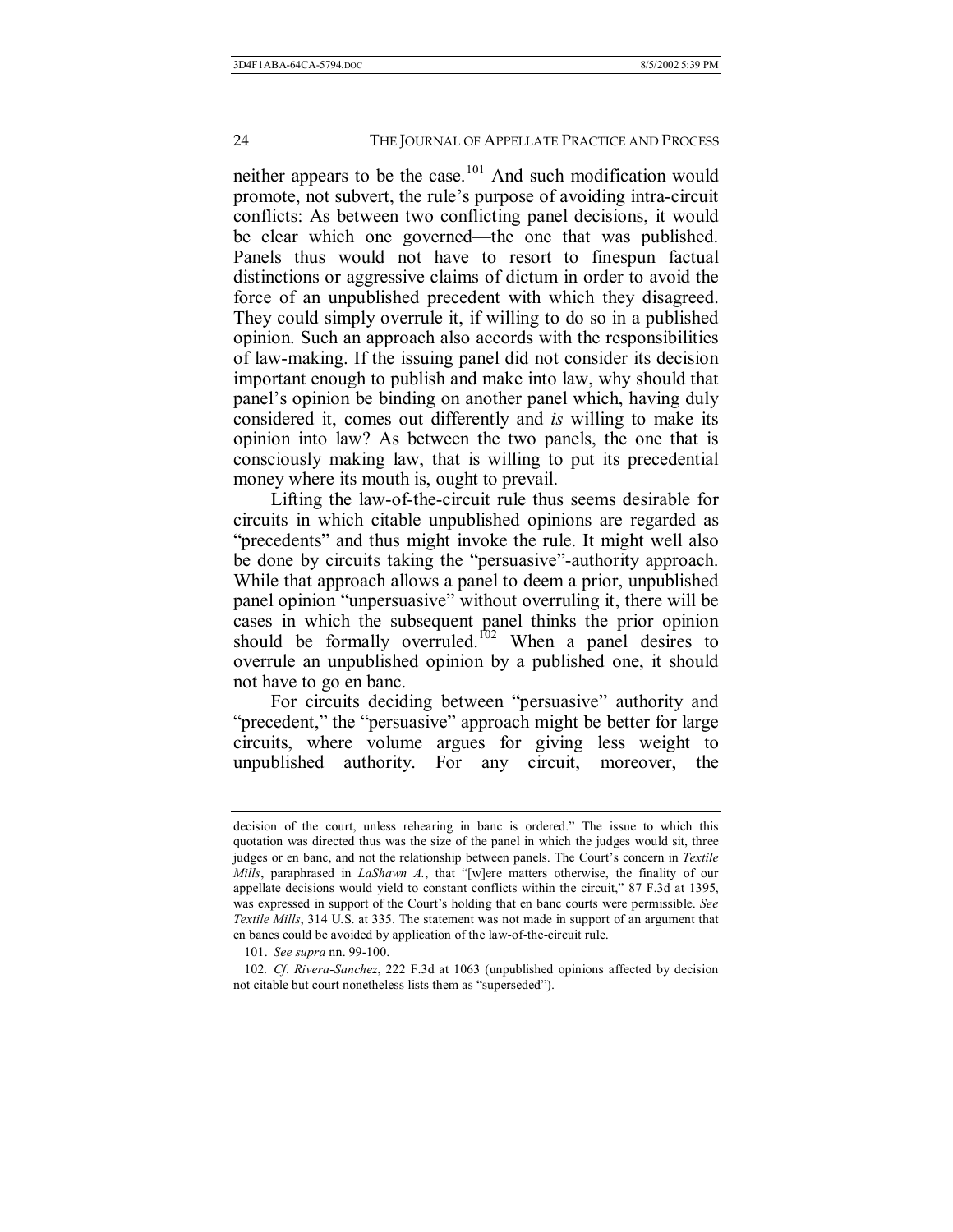"persuasive" approach has the virtue of providing a brighter line, one making clear that unpublished opinions, though citable, are in a class by themselves, and thus reducing the uncertainty involved in having different levels of "precedential" authority.

## VI. CONCLUSION

Judge Kozinskiís opinion in *Hart* shoots down *Anastasoff*'s claim that unpublished opinions must be binding precedents, but simultaneously demonstrates that they must be citable. The arguments of history and common law tradition that Judge Kozinski invokes, particularly his insistence that earlier authority be "acknowledged and considered," confirm the essential role of precedent in our law and undermine the case for no-citation rules. Advancing technology is compelling the same result. In all but two federal circuits, unpublished opinions now are available not only on line, but also in West's Federal *Appendix*, a published reporter of unpublished opinions that is worthy of *Alice in Wonderland*. It is no wonder that a majority of the federal circuits, recognizing reality, now allow citation of their unpublished opinions.

While rules permitting citation of these decisions thus seem inevitable, it does not follow that unpublished opinions should be treated as binding precedents, or as precedents at all in the *stare decisis* sense. They may be citable only for their "persuasive" value. And even where they are regarded as precedents, the circuits should lift their law-of-the-circuit rules so that unpublished opinions may be overruled by published panel opinions. The better choice, probably, is to treat unpublished opinions as citable only for their persuasive value.

Whatever the degree of deference to be accorded unpublished opinions, the arguments for making them citable seem likely to carry the day. These arguments combine the claims of fairness, due process, public access, and respect for law itself with a new technological reality that is transforming the terms of the debate. As it becomes increasingly difficult to use the term "unpublished" with a straight face, the necessary replacement becomes the candid "uncitable." The power of courts to issue uncitable opinions is difficult to defend, and the task will only get harder as the opinions become more